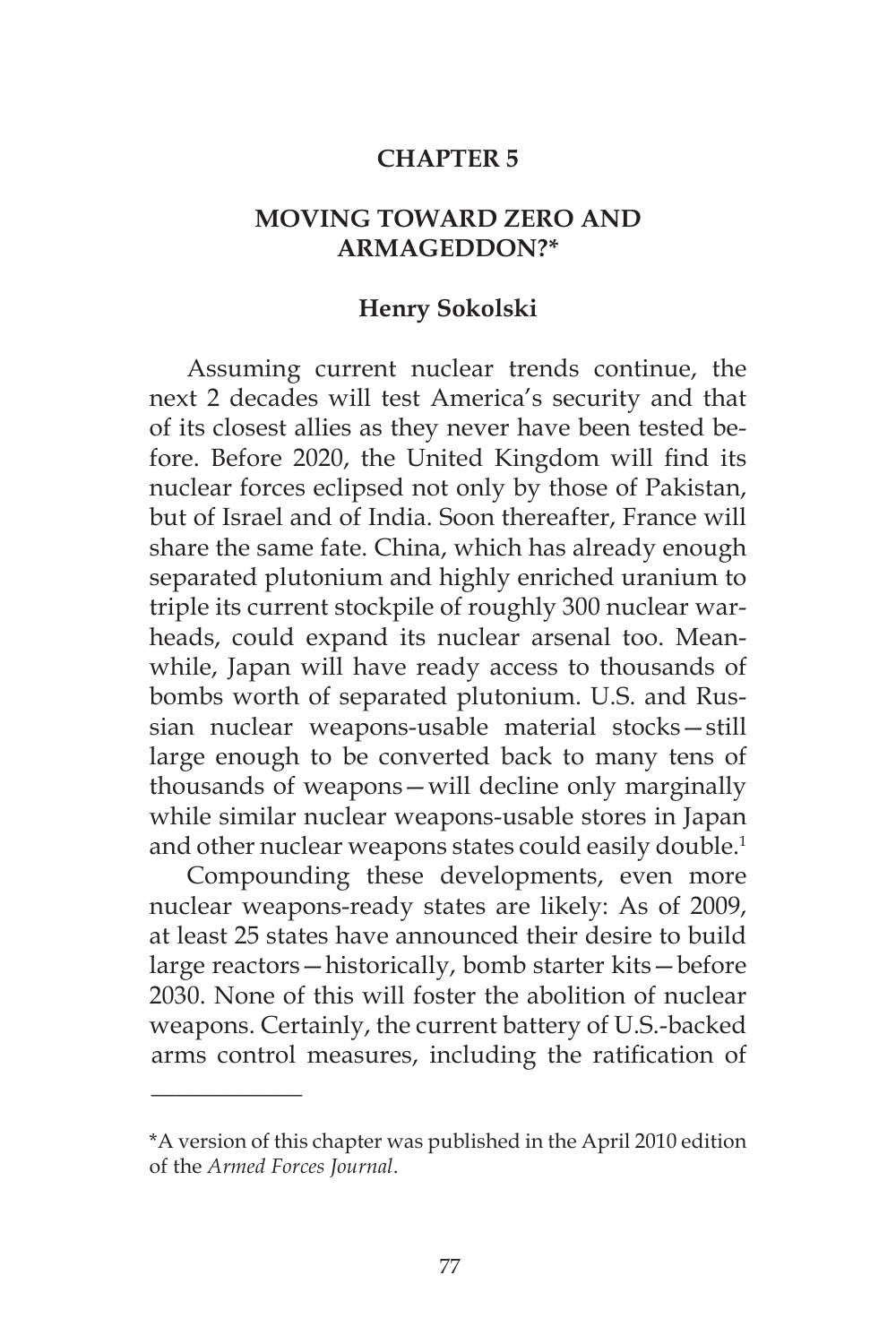major arms reductions treaties with Russia, a Comprehensive Test Ban, a cut-off treaty banning further military nuclear fissile production, and enhanced inspections of civilian nuclear programs—are unlikely to be enough to head off the troubling trends described. What is worse, the expected arms control measures, if executed too hastily, could easily make matters worse.

Thus, congressional critics of strategic arms reductions with Moscow argue that if the United States and Russia cut their strategic nuclear deployments too deeply and too quickly, it might undermine the credibility of our nuclear security alliances with states like Japan and Turkey who, in turn, might be tempted to go nuclear themselves. As for pushing ratification of a Comprehensive Test Ban Treaty, this too could backfire: India, whose last nuclear test series was followed by a Pakistani nuclear test, recently debated whether to resume nuclear testing to beat what some in India fear is an approaching nuclear test ban deadline. Meanwhile, American test ban treaty opponents have urged the U.S. Senate to tie the treaty's test limits to what other states, like Russia, say the treaty might allow. Pegging the treaty to this limit, however, could conceivably actually encourage some forms of lowyield nuclear testing.

As for securing a nondiscriminatory, global ban against the "military" production of separated plutonium and enriched uranium for nuclear weapons, this also could inflict unintended harm. Here, the danger is that the treaty bans the production only of fissile material for military purposes and, as such, could encourage increased production for civilian purposes. The odds of inspectors catching military diversions from such "peaceful" plants are quite low. Finally, with the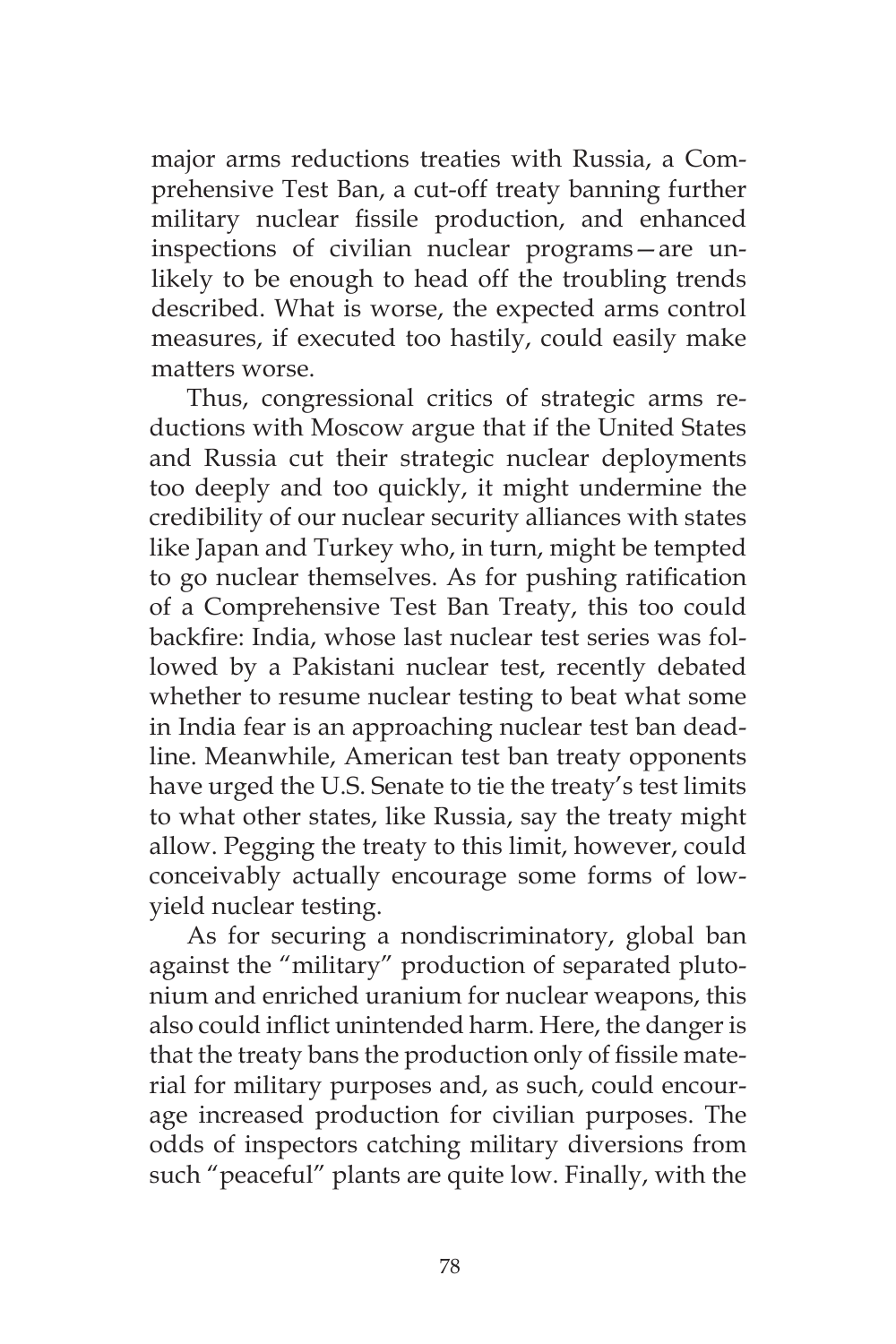growing popularity of "peaceful" nuclear energy, nuclear supplier states are claiming that exporting new power reactors will strengthen nonproliferation since it will come with the application of enhanced nuclear inspections. Unfortunately, in most of the truly worrisome cases, even enhanced inspections may not be reliable enough to safeguard against significant military diversions. As it is, international nuclear inspections are failing to maintain continuity of inspections over most of the world's spent or fresh fuel that can be enriched and reprocessed to make weapons-usable fuels. These nuclear fuel-making plants, moreover, can be hidden from inspectors and, even when declared, be used to make weapons-usable materials without necessarily being detected in a timely fashion.<sup>2</sup>

Several of these points are beginning to receive attention in the United States. The debate over these matters, however, needs to be broadened. Why? Because even if Washington's favorite nuclear control initiatives are well-executed and avoid running the risks noted above, the United States and its allies will still face a series of additional nuclear proliferation dangers of major proportions.

# **A PACKED NUCLEAR ARMED CROWD?**

The first of these is that as the United States and Russia reduce their nuclear weapons deployments, China, India, Pakistan, and Israel are likely to increase theirs. Currently, the United States is proposing to reduce U.S. and Russian strategic weapons deployments to as low as 1,000 warheads each. As a result, it is conceivable that in 10 years' time the nuclear numbers separating the United States and Russia from the other nuclear weapons states might be measured in the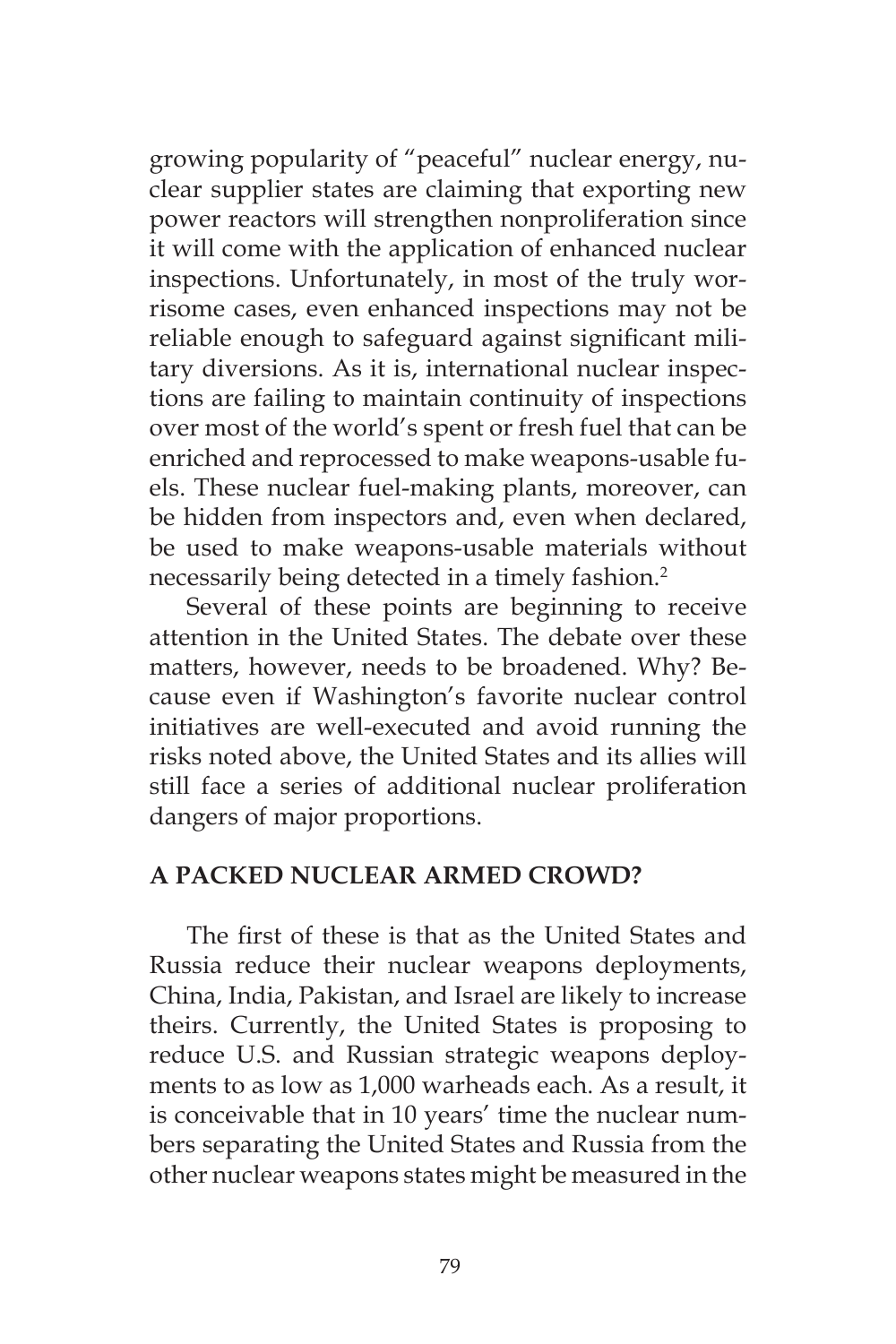hundreds rather than the thousands of weapons (see Figure 1). In such a world, relatively small changes in any state's nuclear weapons capabilities will have a much larger impact than it might on the world's international security today.



**Figure 1. Coming Nuclear Congestion.3**

Compounding the international volatility that this set of trends is likely to induce are the large and growing stockpiles of nuclear weapons-usable materials (i.e., of separated plutonium and highly enriched uranium) in several states. These already exceed tens of thousands crude bombs' worth of material in the United States and Russia and are projected to grow in Pakistan, India, China, and Israel (not to mention Japan, which currently has no nuclear weapons). This will enable these four states to increase their current nuclear deployments much more quickly and dramatically than ever was possible previously. (See Figures 2 and 3 for these states' current holdings of nuclear weapons fuel waiting in the wings).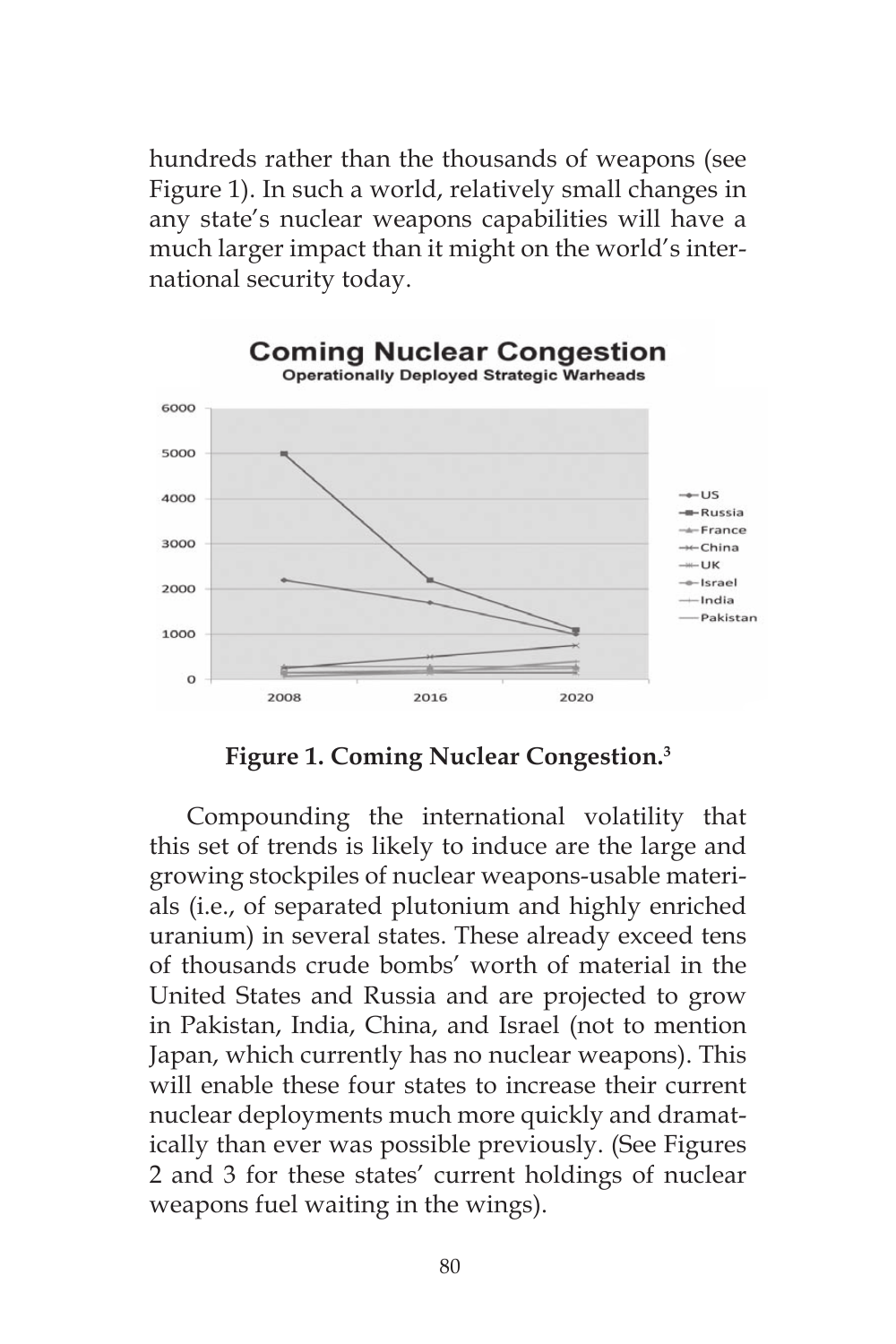

Civilian stocks are for January 2007 and based on the latest national INFCIRC/549 declarations to the IAEA (with the exception of Germany). Civilian stocks are listed by ownership, not be current location. Weapon stocks are based on nongovernmental estimates except for the UK and the United States, whose governments have made declarations. India's plutonium separated from unsafeguarded spent PHWR fuel is categorized as an additional strategic stockpile.

# **Figure 2. National Stocks of Highly Enriched Uranium as of Mid-2008.4**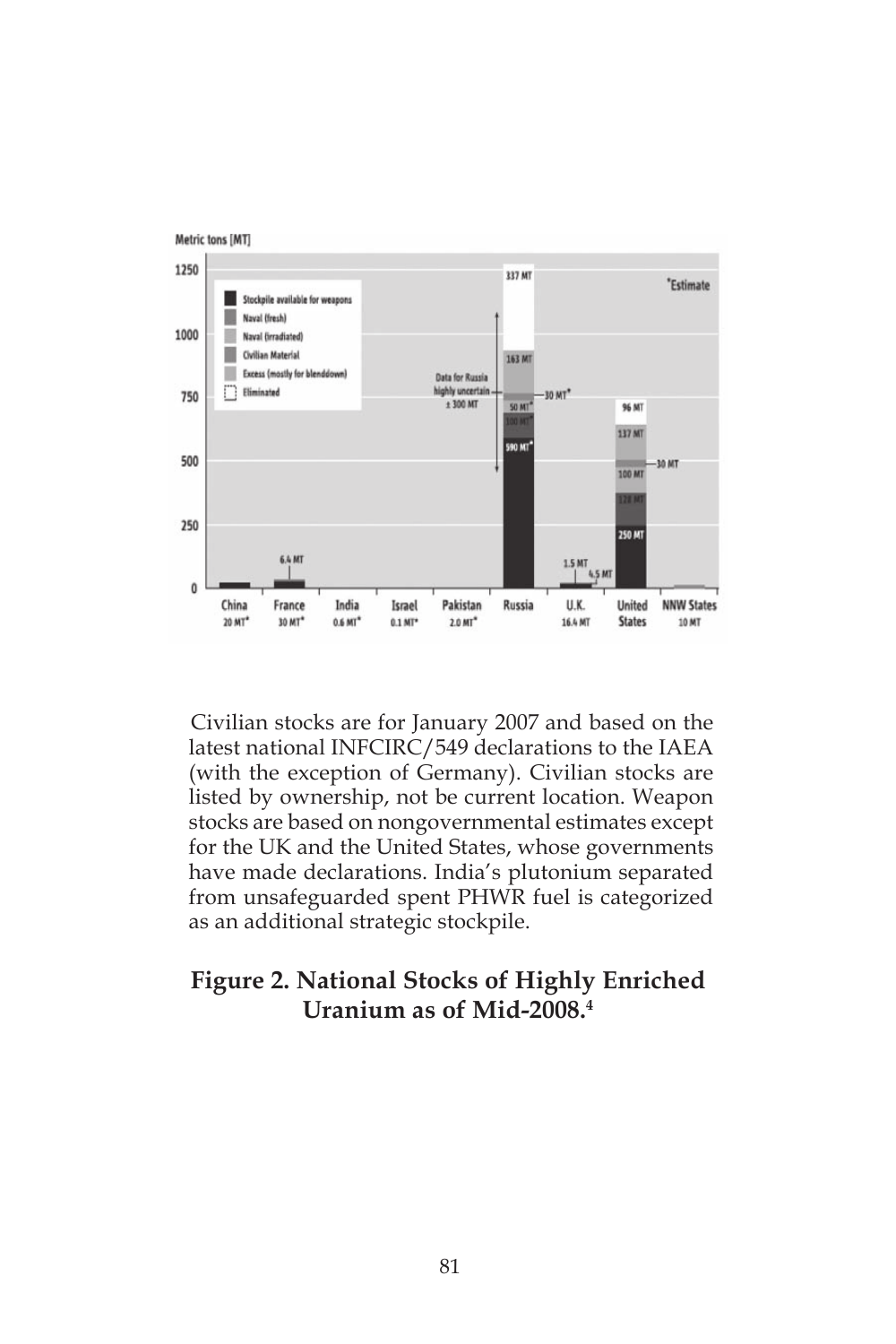

The numbers for the UK and the United States are based on official information. Numbers with asterisk are nongovernmental-estimates, often with large uncertainties. Numbers for Russian and U.S. excess HEU are for June 2008. HEU in non-nuclear weapon (NNW) states is under IAEA safeguards.

# **Figure 3. National Stocks of Separated Plutonium.5**

Moreover, 20 years out, there could be more nuclear weapons-ready states—countries that could acquire nuclear weapons in a matter of months, like Japan and Iran. As already noted, more than 25 states have announced plans to launch large civilian nuclear programs. If they all realize their dreams of bringing their first power reactors on line by 2030, it would constitute a near doubling of the 31 states that currently have such programs, most of which are in Europe (see Figures 4 and 5).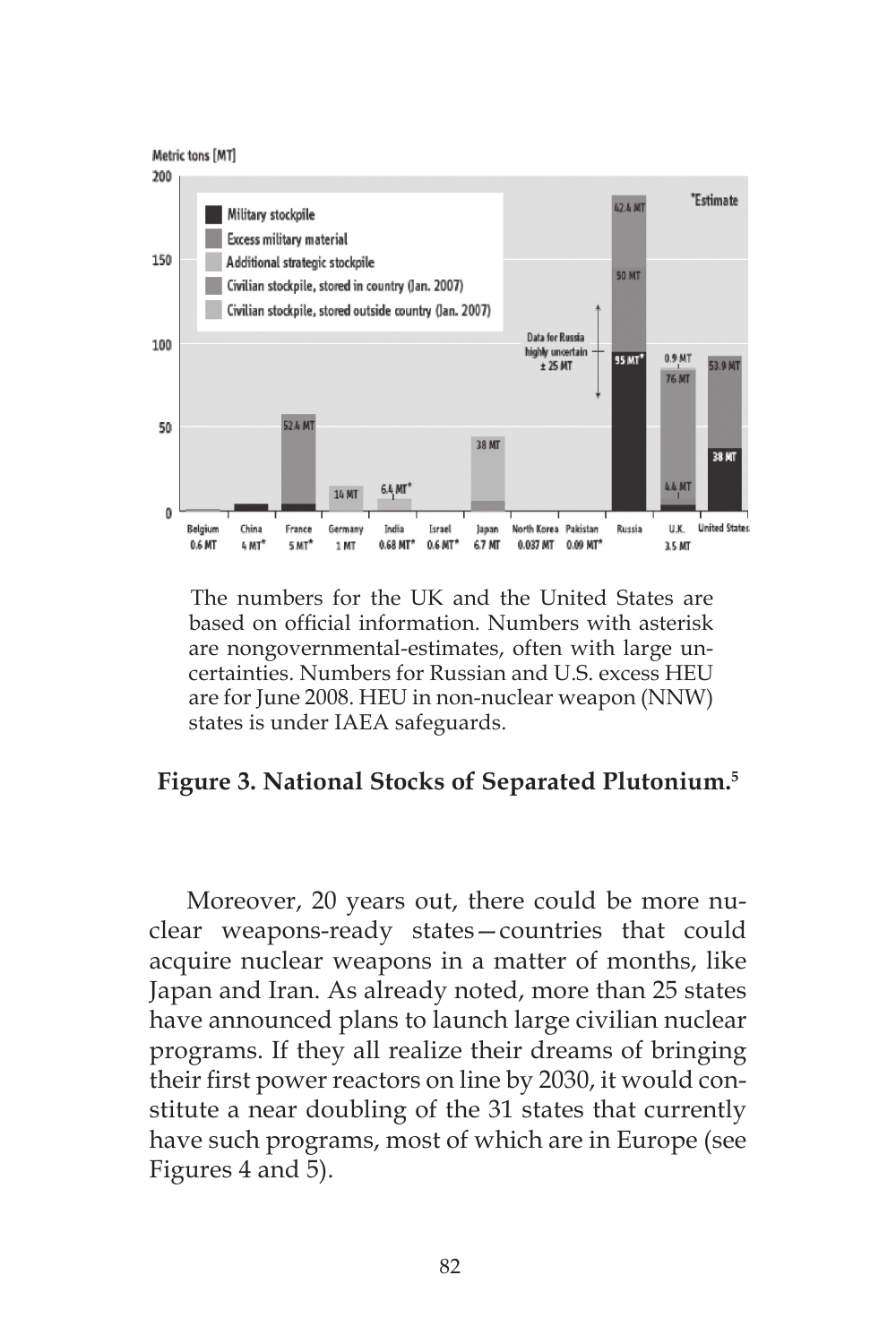

**Figure 4. Today Number of States or Regions with Power Reactors Is Limited.6**



**Figure 5. Planned for 2030.7**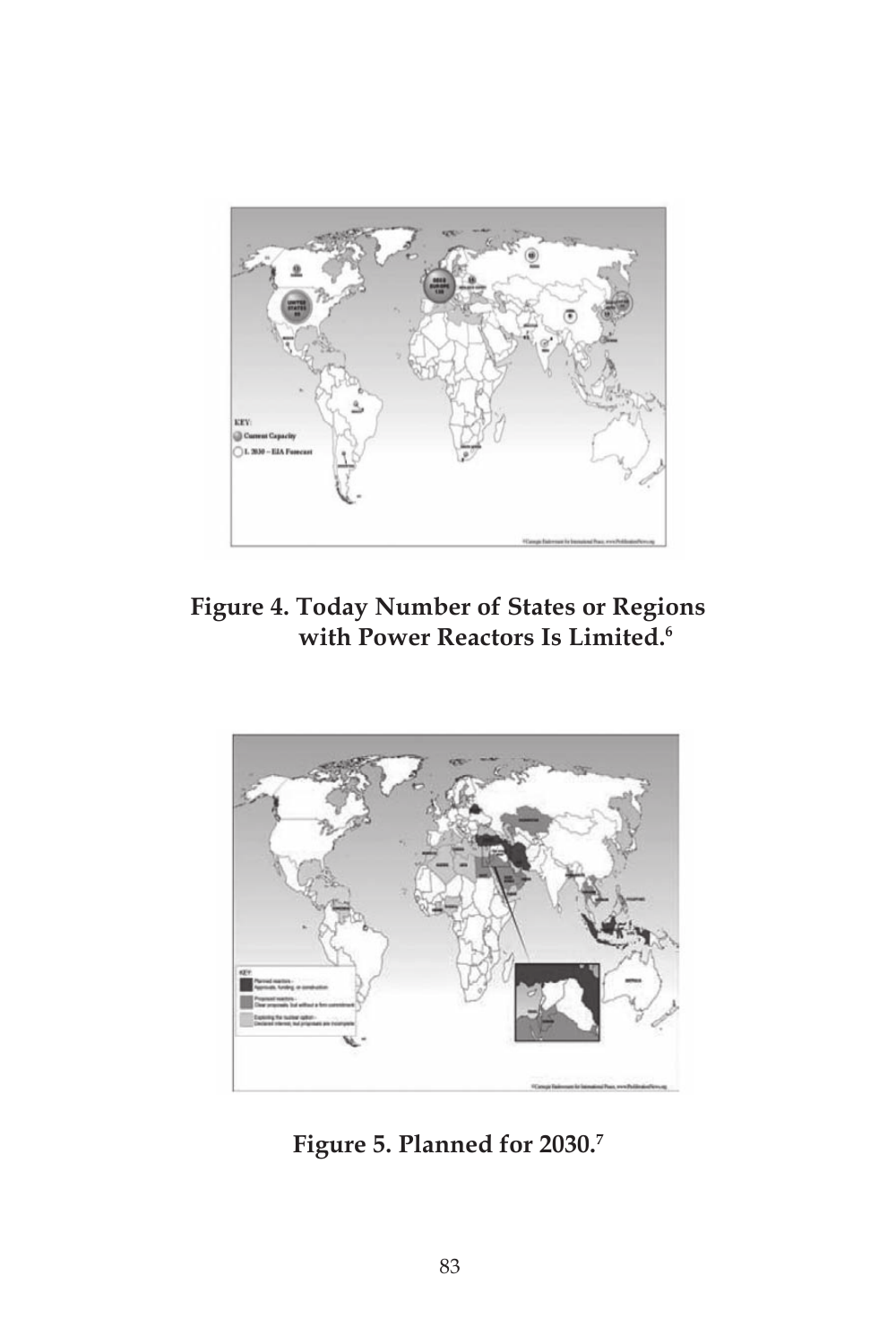Such a nuclear expansion could have major military implications. Every current weapons state first brought a large reactor on line prior to acquiring its first bomb. The United Kingdom (UK), France, Russia, India, Pakistan, and the United States all made many of their initial bombs from reactors that also provided power to their electrical grids. The United States, in fact, still uses a power reactor, a "proliferation resistant" light water reactor operated by the Tennessee Valley Authority, to make all of its weapons grade tritium for its nuclear arsenal.

Other plants, of course, are needed to chemically separate out weapons-usable plutonium from the spent reactor fuel or to enrich the uranium used to power such machines. Yet, as the recent cases of Iran and North Korea demonstrate, such plants can be built and operated in ways that make it difficult to detect diversions in a timely fashion. Certainly, if all of the announced civilian nuclear programs are completed as planned, the world in 2030 would be far less stable. Instead of there being several confirmed nuclear weapons states—most of which the United States can claim are either allies or strategic partners there could be an unmanageable number of additional nuclear weapons capable-states—armed or weaponsready—to contend with, as Figures 6 and 7 depict.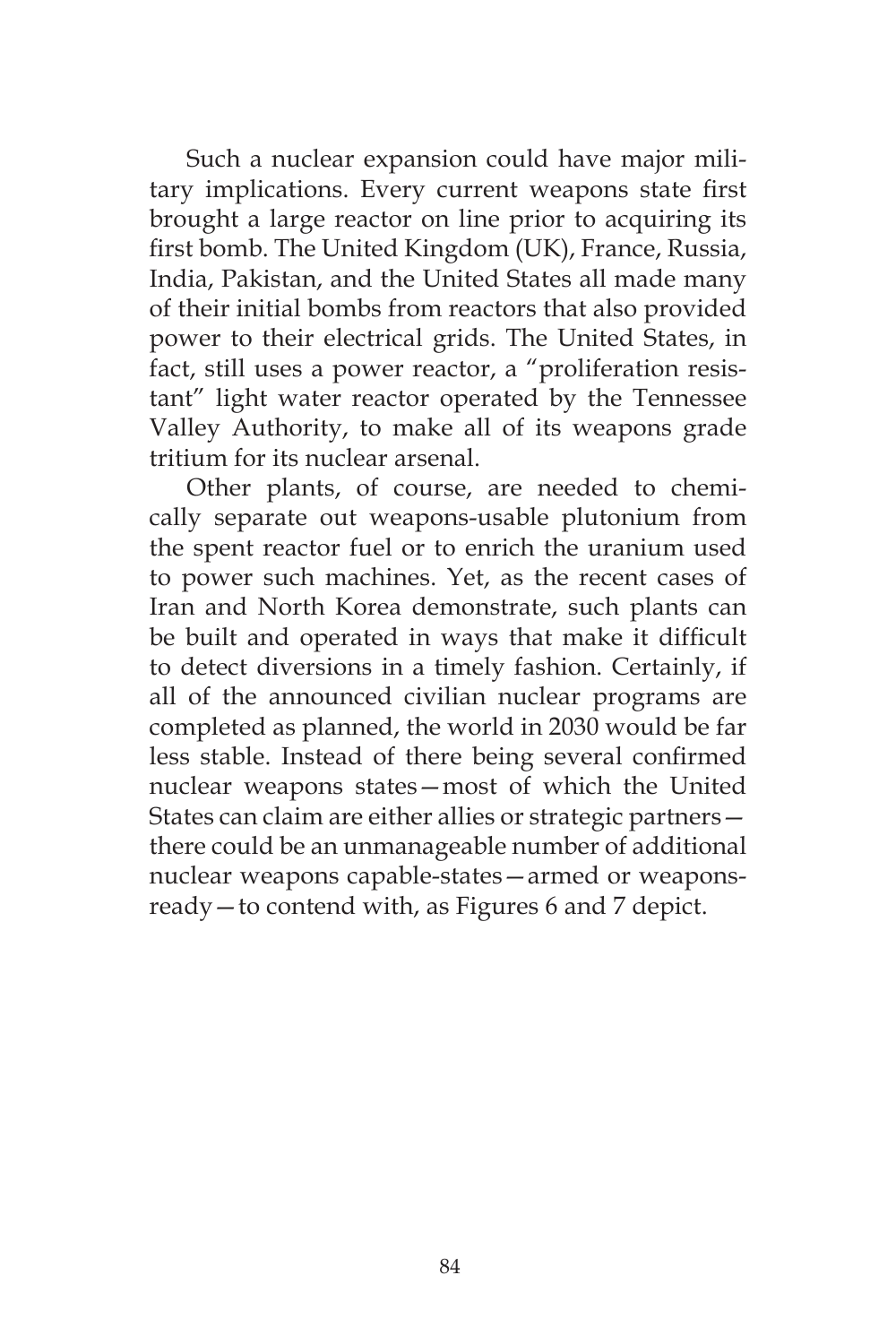

# **Figure 6. Current proliferation seems manageable, but DPRK and Iran are problematic.**



# **Figure 7. With more nuclear-ready states will we ramp up to a nuclear World War I?**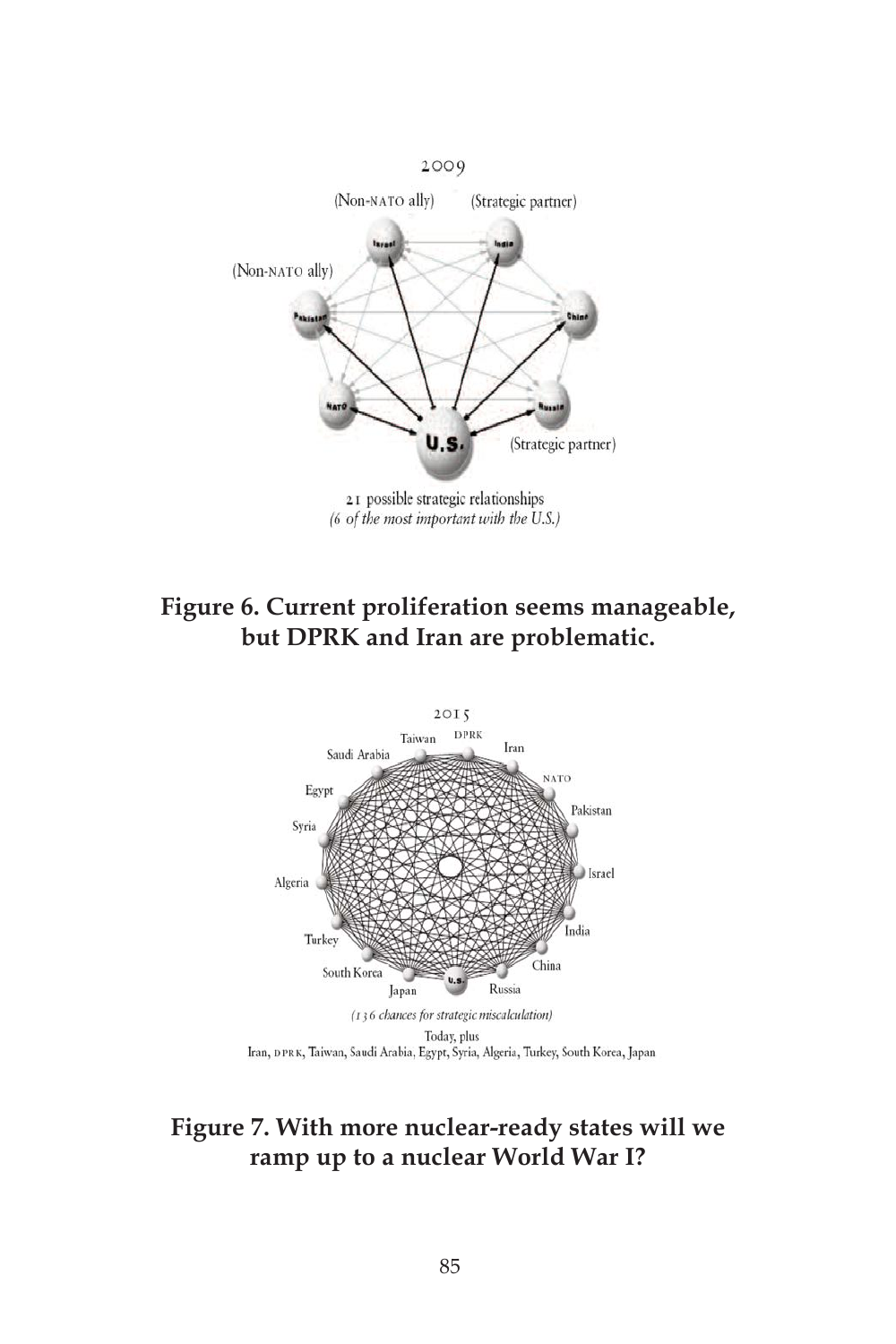In such a world, the United States might know who its friends and potential adversaries might be, but Washington would have difficulty knowing what such states might do in a crisis—close ranks with the United States, go their own way developing weapons options, or follow the lead of some other nuclear-capable nation. As for America's possible adversaries, Washington would have difficulty determining just how lethal these adversaries' military forces might be.

All of this would only heighten the prospects for nuclear terrorism. Not only would there be more opportunities to seize nuclear weapons or nuclear weapons materials, there would be more military and civilian nuclear facilities to sabotage. Finally, the potential for miscalculation and nuclear war could rise to a point where even non-nuclear acts of terror could ignite larger conflicts that could turn nuclear.

Taken together, then, these trends could easily duplicate or exceed the kind of volatility that preceded World Wars I and II—periods in which overly ambitious arms control objectives were pursued while states completed major covert and overt military preparations that heightened tensions and subsequently were employed in total wars.

### **MAKING THE MOST OF ZERO**

All of this raises the question of whether we can avoid such a future. The short answer is yes, but only if we attend more closely to four basic principles. Let us discuss them in turn. First, as nuclear weapons deployments decline, more care must be taken to ensure that military reductions or additions actually work to decrease the chances for war. If our security guarantees are to continue to neutralize the nuclear weapons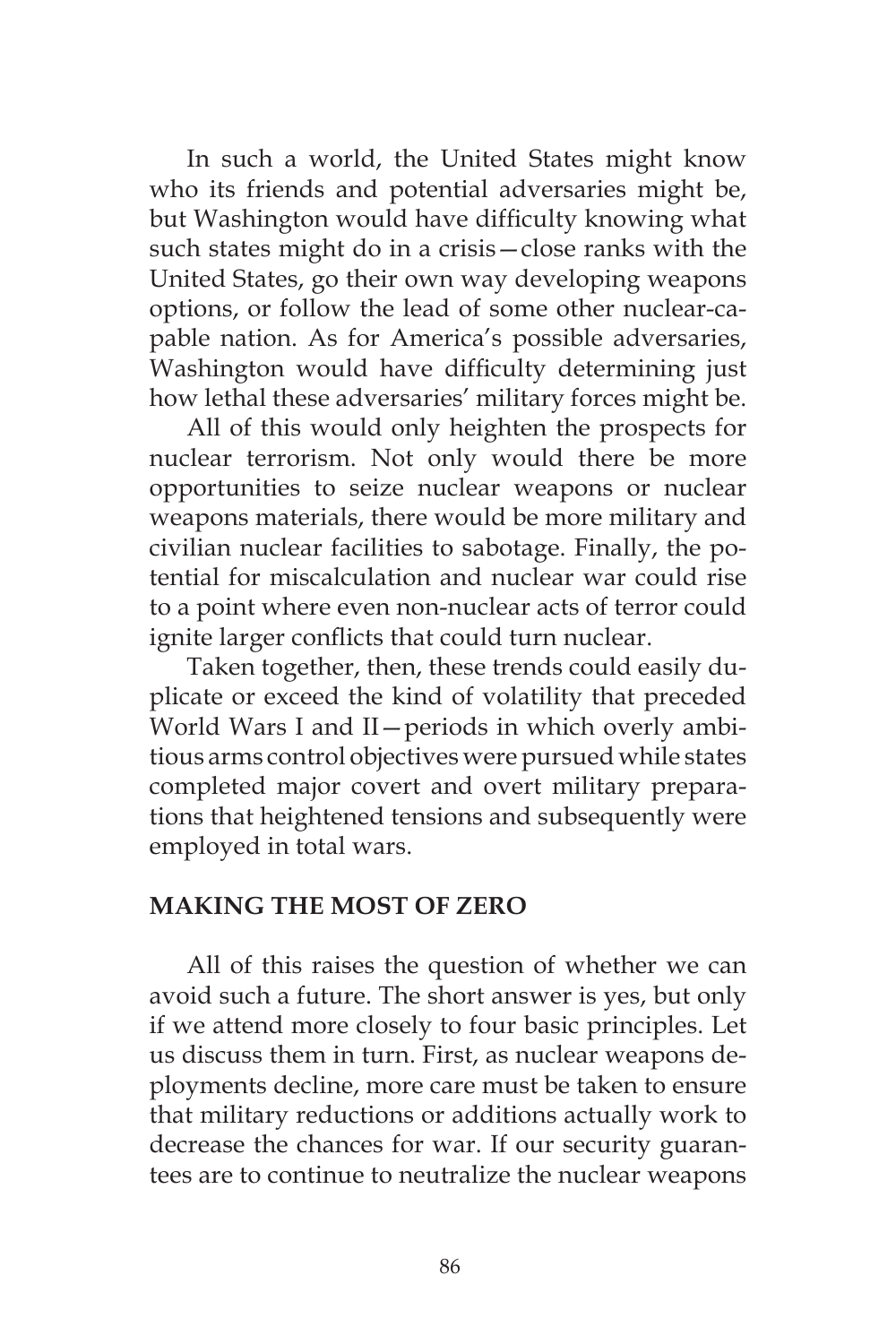yearnings of our allies, it is critical that we avoid doing anything to undermine the favorable correlation of forces the United States enjoys against its key nuclear competitors. In addition to making roughly equal nuclear reductions with Russia, then, the United States will have to keep other nuclear-armed states, such as China and India, from trying to catch up with U.S. nuclear weapons deployment levels and—as in the case of India and China, Pakistan and India, and Japan and China—from trying to catch up with each other. This means that additional nuclear restraints, either in the form of nuclear weapons reductions or further limits on the production or stockpiling of weaponsusable fuel, will need to be reached with Russia, of course, but also with China, India, and Pakistan. As a practical matter, this also means that other nuclear weapons-ready or virtual weapons states (e.g., Japan) will have to be persuaded to curtail or end their production of nuclear weapons-usable materials or to dispose of some portion of what they currently have.

To date, the United States has not publicly grappled with how best to do this. President Barack Obama has called for the negotiation of a fissile material cutoff treaty. But this agreement allows civilian nuclear fuel production, which is virtually identical to military fuel production. Also, after decades of fruitless negotiations in Geneva, it is unclear whether any such agreement could ever be brought into force. Some officials, including those advising Secretary of State Hillary Clinton, have suggested a complementary approach to these negotiations known as the Fissile Material Control Initiative. Instead of a binding treaty, both NPT weapons states *and* nonweapons states would simply identify what portion of their separated plutonium and highly enriched uranium stocks was in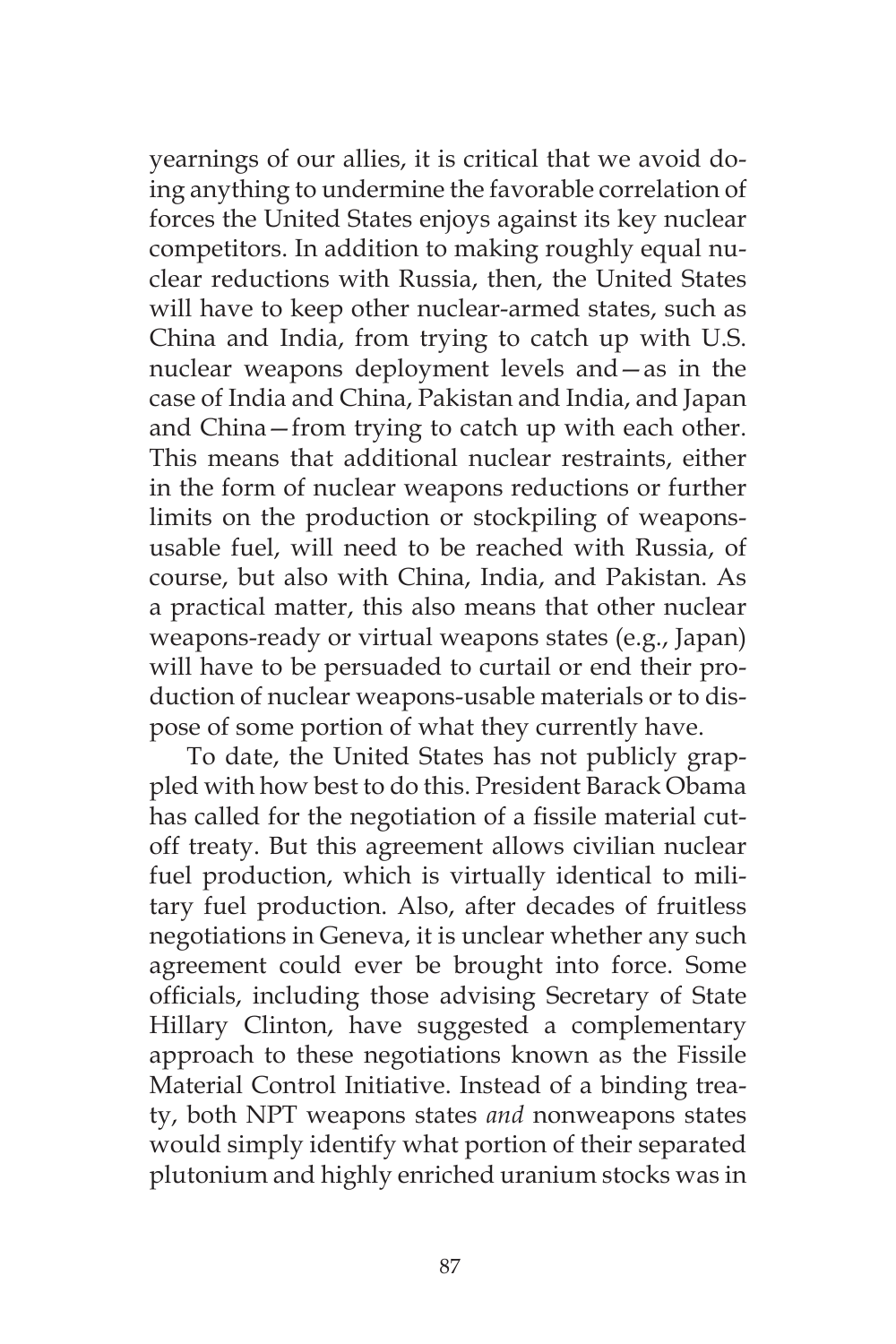excess of either their military *or* civilian requirements and secure or dispose of them.<sup>8</sup>

Yet another practical idea, which would have direct bearing on India's nuclear weapons activities, would be to ensure that implementation of the U.S. civilian nuclear cooperative agreement with New Delhi does nothing to help India make more nuclear weapons-usable fuels than it was producing when the deal was finalized late in 2008. Under the NPT, the states that had nuclear weapons in 1967—the United States, Russia, France, the UK, and China—swore not to help any other state outside of these five ever to acquire them directly or indirectly. Meanwhile, under the Hyde Act, which authorized the civilian U.S.-Indian nuclear deal, the White House is routinely required to report to Congress on just how much uranium fuel India is importing, how much it is using to run its civilian reactors, how much uranium it is producing domestically, and the extent to which the operation of its unsafeguarded reactors is expanding its stockpiles of unsafeguarded plutonium with either the direct or indirect help of NPT weapons states.<sup>9</sup>

India's unsafeguarded plutonium stockpiles might grow faster per year than was the case prior to the nuclear cooperative agreement's finalization in 2008 because Indian uranium imports from one or more of the NPT weapons states could allow India to use more of its domestically produced uranium in its unsafeguarded reactors to make bomb usable plutonium. If this ever happened, the exporting nuclear weapons states would be implicated in violating the NPT. To prevent such a violation or, at least, limit the harm it might do, the United States should urge all other nuclear-supplying states to suspend civilian nuclear assistance until India's unsafeguarded nuclear weap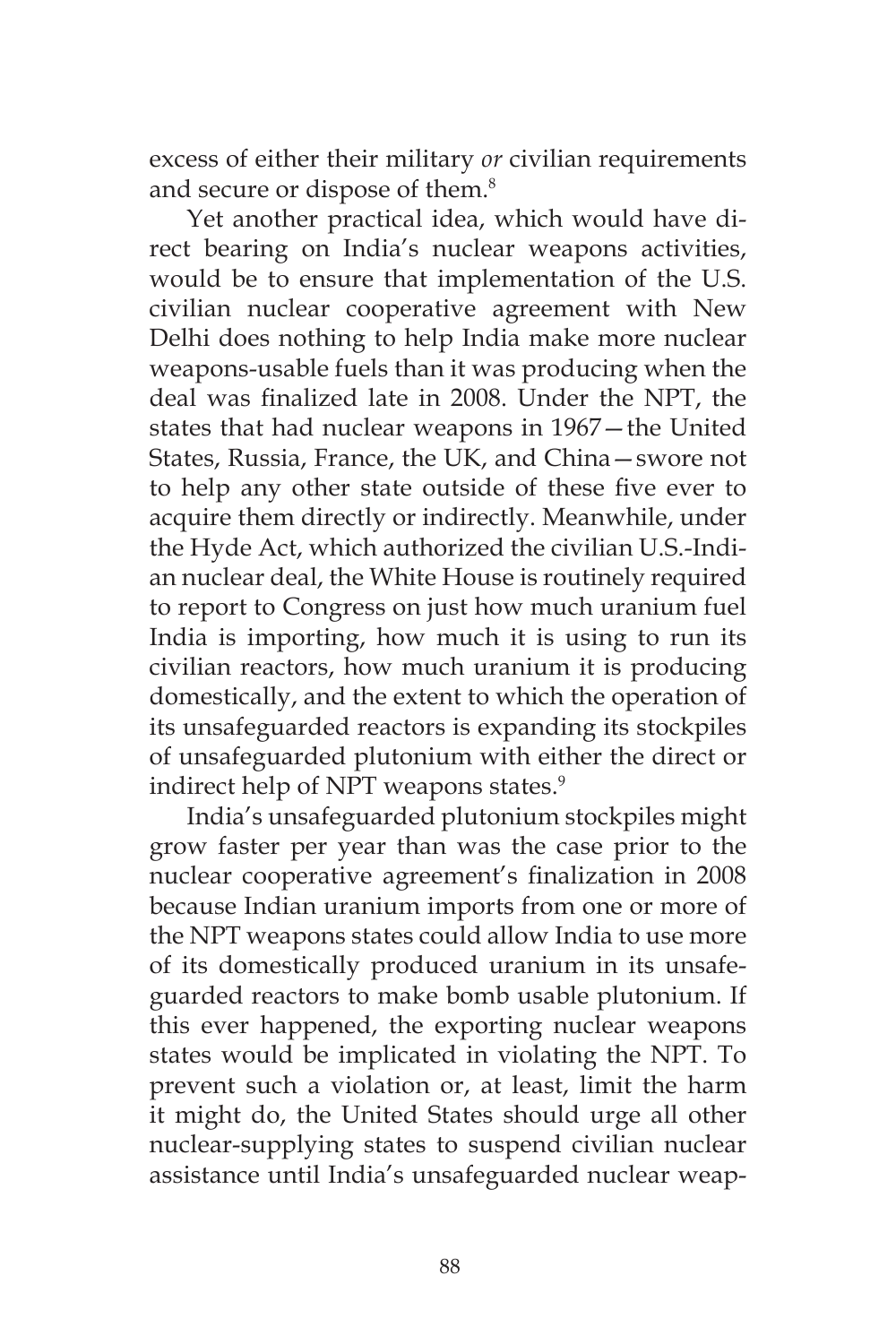ons-usable material production declines. The logical venue at which to make this request would be the Nuclear Suppliers Group. Such vigilance should also be matched with efforts to keep Pakistan from expanding its nuclear weapons capabilities as well.

As for trying to maintain the relative parity of competing nuclear-armed state forces through nonnuclear military assistance or buildups, the trick will be to substitute conventional arms for nuclear ones in a manner that avoids increasing one or both side's interest in acquiring more nuclear weapons. Unfortunately, deploying more advanced non-nuclear systems to compensate for forgone nuclear systems will not necessarily assure this. Consider long-range precision strike and advanced command control and intelligence systems in the case of India and Pakistan. Pakistan believes it must threaten to use its nuclear weapons first to deter India's superior conventional forces. Precision strike systems, however, could conceivably target Pakistan's nuclear weapons. As a result, one could imagine that arming India with such weapons would only put Pakistan even more on nuclear alert and encourage Islamabad to acquire even more nuclear weapons. Building up the wrong kinds of advanced nonnuclear weapons systems in India or helping it to build them in disproportionate numbers could adversely affect any restraint Pakistan might be inclined to show in its nuclear weapons plans.

Ballistic missile defenses could also be tricky. Under the right circumstances, having such defenses could provide a nonnuclear form of deterrence that might facilitate reducing the numbers of deployed nuclear weapons. Instead of neutralizing a possible opponent's missiles by targeting them with nuclear or non-nuclear offensive weapons, active missile defens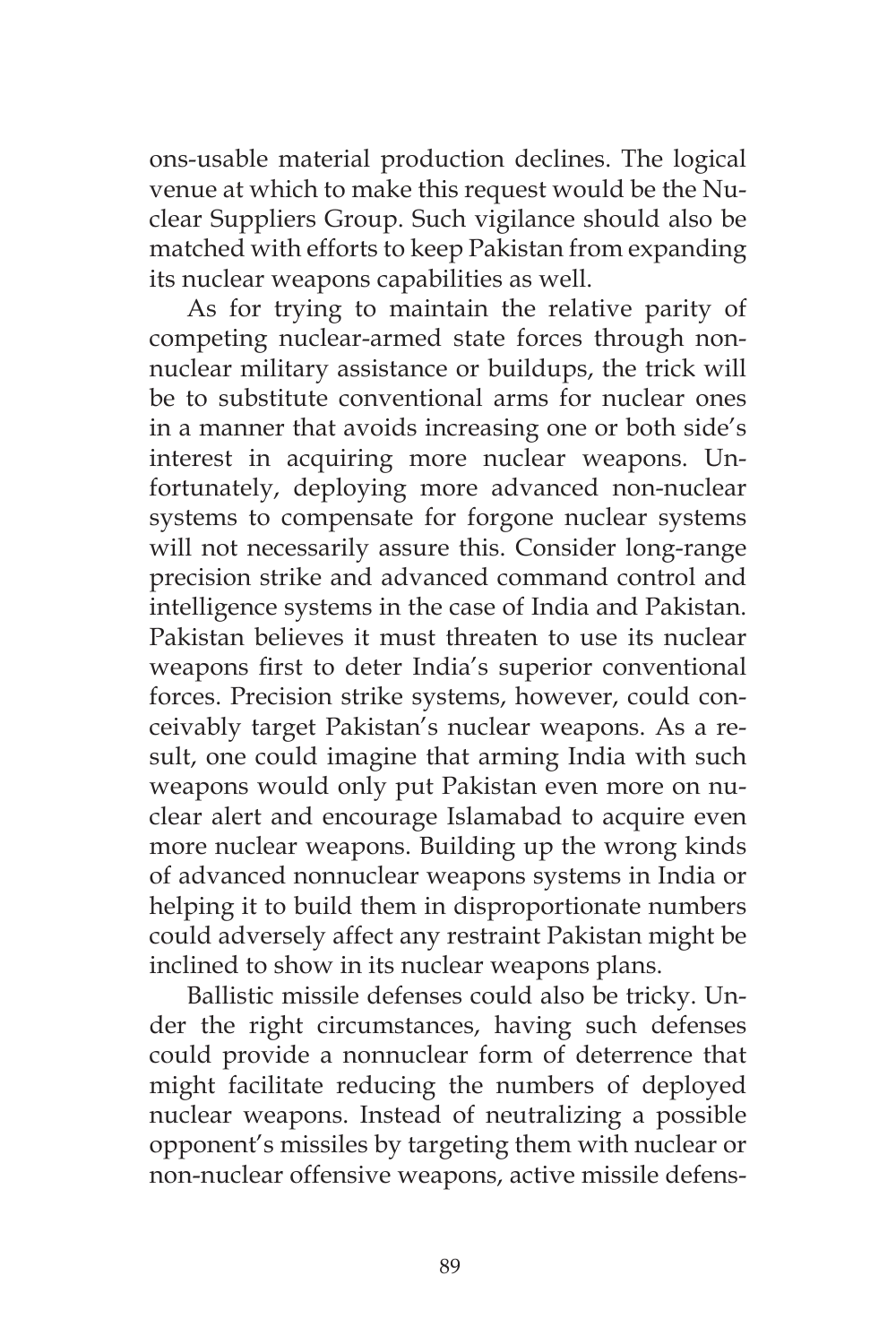es might be used to counter them after launch. They also could be useful as a form of insurance against cheating on any future nuclear-capable ballistic missile reduction agreements. To secure these benefits, though, it is important to deploy missile defenses correctly.

Again, consider the Indian and Pakistani case. While Pakistan insists it must use its nuclear weapons first in any major war against India, New Delhi is hoping to use its conventional forces to capture enough of Pakistan from a cold start to induce Islamabad to quickly sue for peace. Under these circumstances, sharing equal amounts of missile defenses with India and Pakistan would only give India yet another nonnuclear military edge against Islamabad. This, in turn, risks encouraging Pakistan to beef up its offensive nuclear missile forces even more. The only way to counter this eventuality and help secure the benefits of missile defense for both countries would be to address the underlying conventional asymmetry between them. One idea regional security experts have long favored is creating, low, medium, and high conventional deployment zones on both sides of the Indo-Pakistani border to equalize each side's ability to launch quick conventional attacks against one another. Such schemes might also attenuate the perceived stability risks of deploying more advanced, discriminate nonnuclear military systems.10

Elsewhere other measures might be required. As China increases its nuclear and nonnuclear missile superiority over Taiwan and its capability to target U.S. carrier battle groups with conventional ballistic missiles, the United States and its Pacific allies must worry that Beijing may be able to overwhelm the missile defenses the United States is now working on. China, meanwhile, is considering developing ballistic missile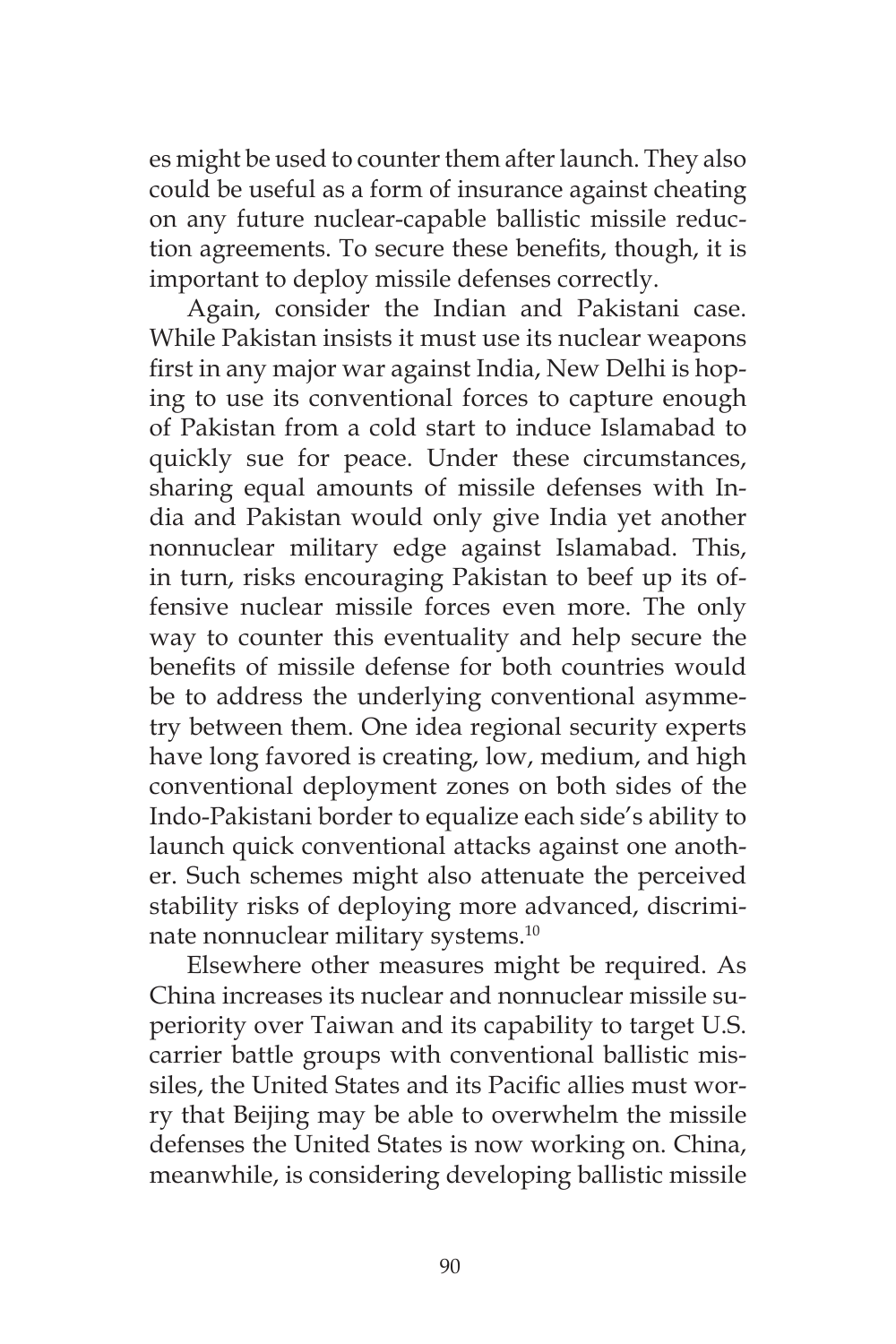defenses of its own to counter possible missile attacks. Thus, reaching an agreement limiting ballistic missile might make sense for both sides.

Several precedents exist. START, which limits U.S. and Russian strategic ballistic missile delivery systems, is one. The Intermediate Nuclear Forces (INF) Treaty, which covers Russian and NATO missiles with ranges between 500 and 5,500 kilometers, is another. The Missile Technology Control Regime (MTCR), which limits commerce in missiles with 300 kilometer range and 500 kilogram payload capabilities, is another still. The trick in reaching additional ballistic missile limits is to make sure they are robust enough to address the ballistic missiles that matter without creating new categories of permissible missiles. It certainly would make little sense to eliminate ballistic missiles above 500 kilometers range only to end up legitimizing slightly lower range missile systems that are above the limits restricted by the MTCR.

The second basic principle is that, in reducing existing nuclear weapons and nuclear-capable delivery systems, we include steps for preventing their further spread. Currently, the connection between reducing nuclear arms and preventing their spread is mostly symbolic. As the United States and Russia reduce their nuclear deployments, other nuclear-armed states, it is argued, should follow the U.S-Russian example so as to persuade nonweapons states to submit to much more intrusive inspections of their civilian nuclear activities. Putting aside the hard cases of Iran and North Korea, this line of reasoning ignores several key technical developments and turns on several questionable political assumptions.

Certainly, after failing to detect the covert nuclear programs in Iraq, Iran, Syria, and North Korea, it is an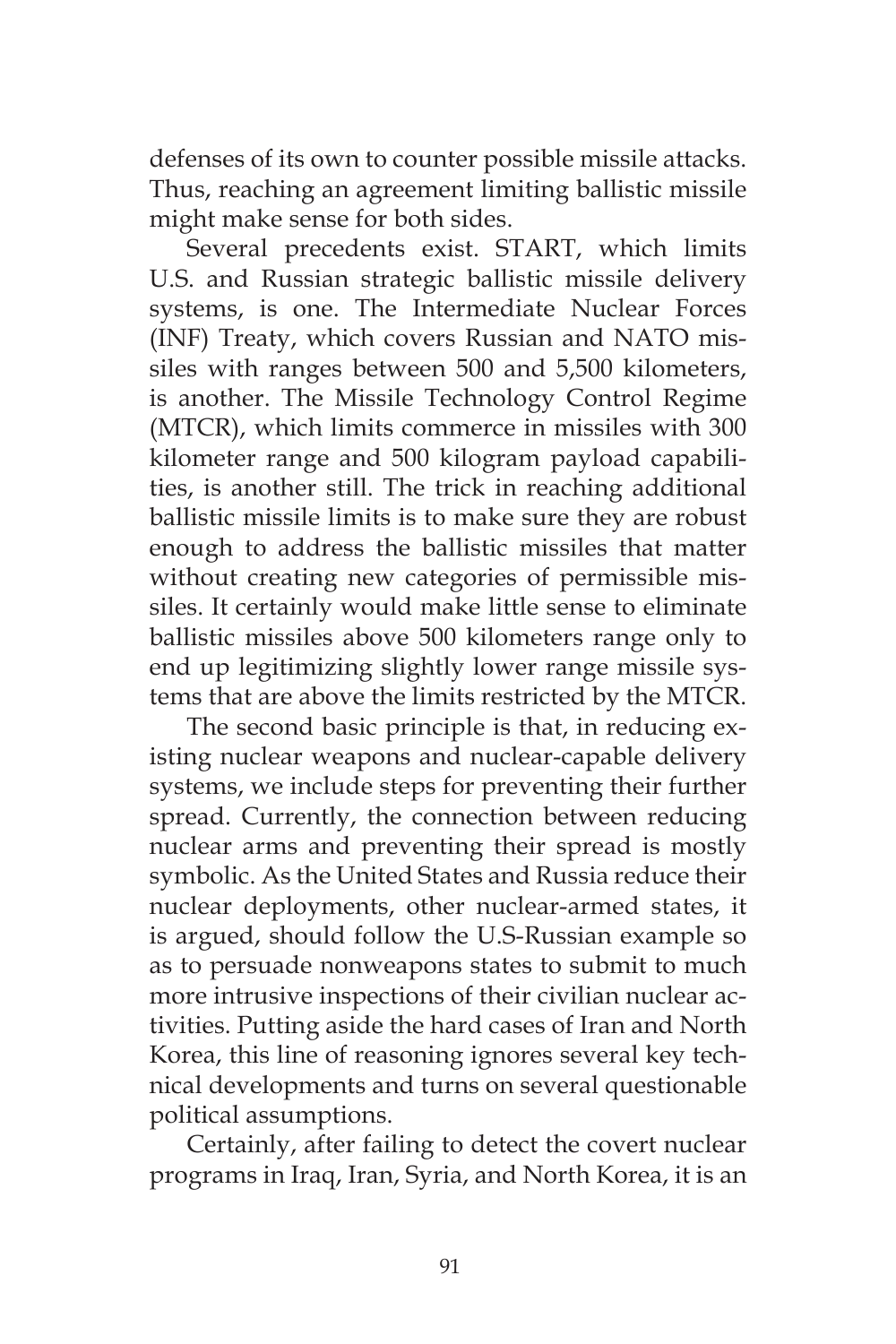open question whether even enhanced international nuclear inspections will be able to reliably detect future illicit nuclear activities. This is especially so if, as some believe, large civilian nuclear programs spread in regions like the Middle East.

Not only the United States but Israel, Japan, NATO, Russia, and China are planning to deploy ballistic missile defense systems. Yet, the approach of the United States and its allies to controlling nuclear strategic threats is practically silent as to whether these defense programs should be promoted or restricted, and how. Nor, outside of strategic reduction talks with Russia, is there much discussion as to whether or how other states' development of ballistic missiles (both nuclear and nonnuclear) should be approached.

Then there are the political questions. How likely is it that Russia will agree to further nuclear cuts beyond the current START negotiations? Will there be yet another START agreement to lower numbers to 1,000 strategic deployed warheads? Will Russia agree to limit its nonstrategic nuclear weapons? What demands will Moscow make for such reductions? Will Russia demand that the United States and NATO cripple their conventional and missile defense plans? Finally, when, if ever, might such agreements be reached? The success of the White House's arms control and nonproliferation policies depends on favorable answers to these questions.

Also, if there are no new penalties or risks for developing nuclear weapons-related capabilities, how likely is it that states without nuclear-capable missiles or atomic weapons will refrain from trying to acquire them? Certainly, the Greater Middle East is watching to see what, if anything, the United States and its allies might do to penalize Iran's nuclear misbehavior. Most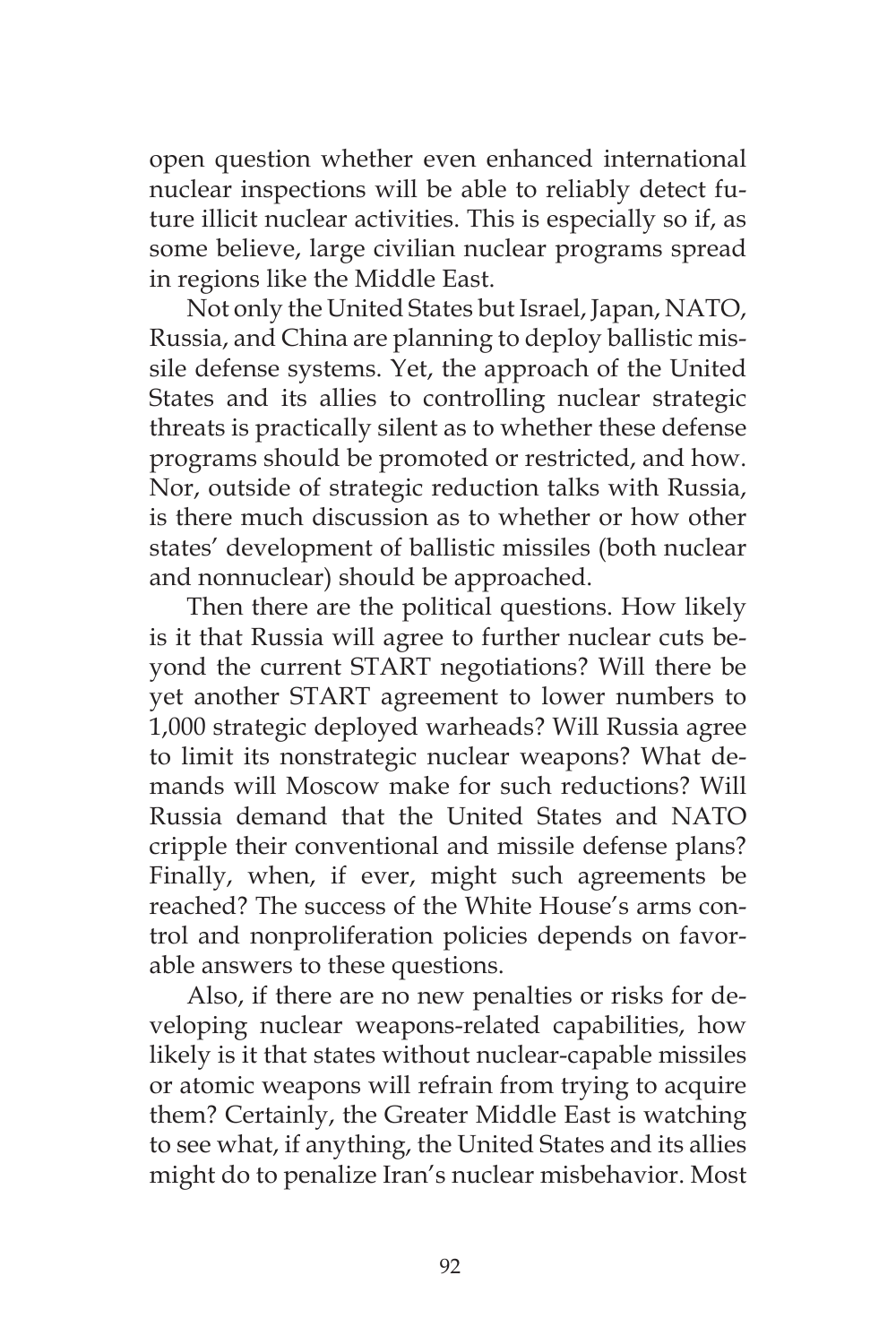states in the region are already hedging their nuclear bets by acquiring peaceful nuclear programs of their own. Similar dynamics are in play in the Far East in relation to North Korea's nuclear weapons program. Beyond these two cases, there is the general worry that the enforcement of nuclear nonproliferation lacks any teeth.

These questions suggest the need for an additional set of arms control and nonproliferation measures to complement the current set, an additional set that does not depend so much upon the legally binding agreement of any one state. Rather than expect international treaties on nuclear weapons material production and testing to come into force and merely *hope* that progress on this front will somehow persuade nonweapons states to keep clear of nuclear related activities, why not instead promote limits that would begin to constrain both nuclear weapons and nonnuclear weapons states at the same time? Rather than waiting for Iran, Pakistan, India, North Korea, and Egypt to ratify the Comprehensive Test Ban, why not use the implicit ban on nuclear testing contained in the Nuclear Nonproliferation Treaty to secure an immediate agreement among civilian nuclear supplier states to block nuclear trade with any NPT nonweapons state that tests? Once agreement on this has been reached, an additional agreement might be sought to expand such trade restrictions to *any* state that tests. Why not proceed with the Fissile Material Control Initiative, which would have an immediate (albeit initially modest) impact on both nuclear weapons states and nonweapons states, while simultaneously pushing the Fissile Material Cut-off Treaty, which would only affect nuclear weapons countries?

In addition, it would be useful to tie existing nu-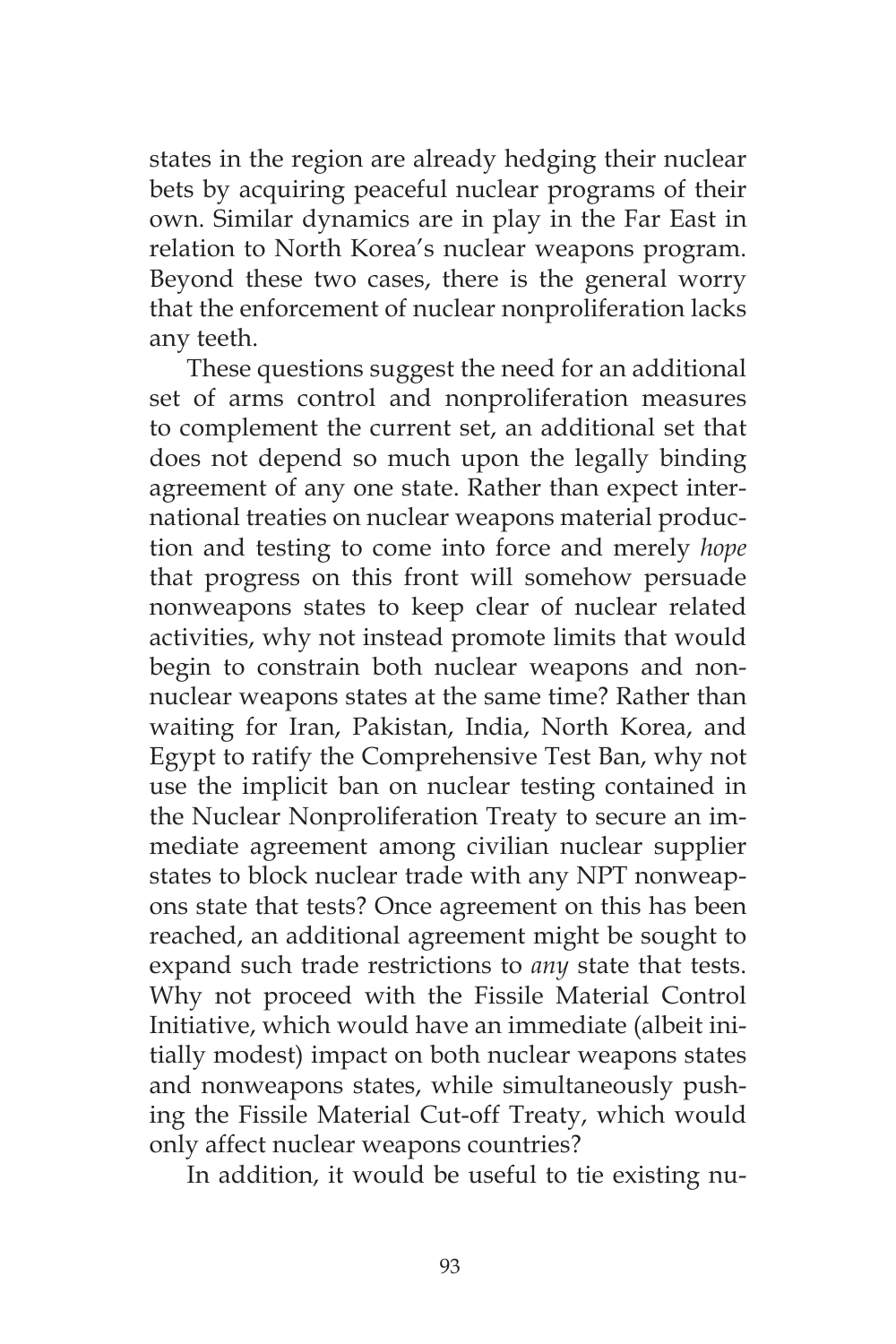clear controls to controls over nuclear-capable missiles. Currently, violators of the NPT and states that withdraw from the treaty, while still in violation, are not prohibited from receiving nuclear-capable missile technology and assistance from missile technology supplying states. It would be useful to eliminate this loophole with the adoption of an automatic cutoff of access to goods controlled by the MTCR by these nuclear violators.

Such nuclear violators are also free to test nuclearcapable missiles, as North Korea recently did, launching them into airspace outside of their borders. Under current international law, all of this is legal. Yet, such missiles are ideal for carrying nuclear warheads, and their development is meant to intimidate. Should there be an international norm, as there is with piracy and slave trading, giving states with the technical power to shoot such objects out of international air space (e.g., the United States, Russia, Israel, and soon Japan, NATO, and China) as "outlaw" objects? Finally, if progress is made on creating additional limits on ballistic missile deployments (e.g., global INF, etc.), should violators of these understandings also be banned from receiving controlled missile and controlled nuclear goods?

The third basic principle is that international nuclear inspectors need to distinguish between nuclear activities and materials they can reliably safeguard against being diverted to make bombs, and those that they cannot. This distinction should be publicly announced. The NPT is clear that all peaceful nuclear activities and materials must be safeguarded—that is, inspected in a manner that can reliably prevent them from being diverted to make nuclear weapons. Most NPT states have fallen into the habit of thinking that if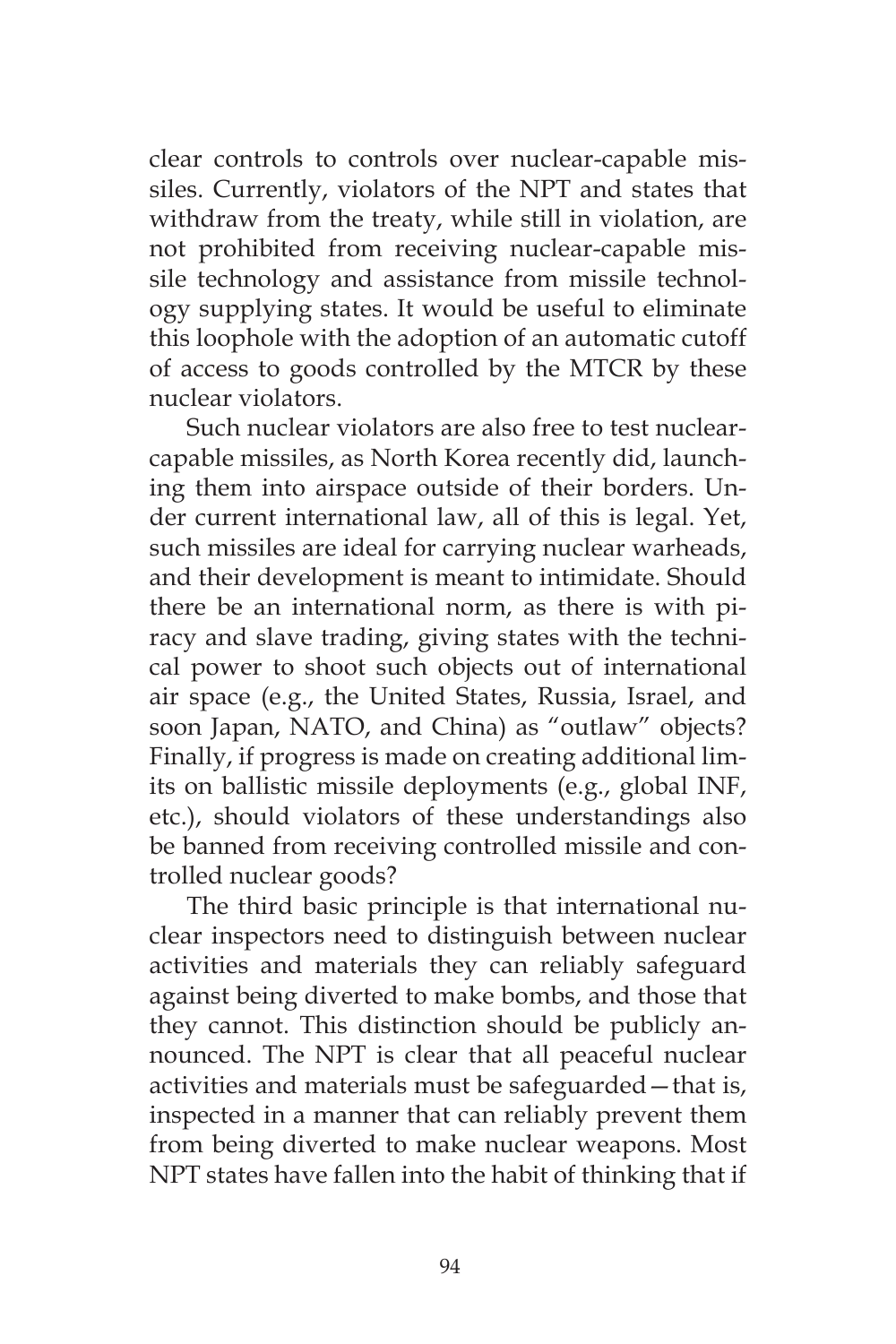they merely declare their nuclear holdings and allow international inspections, they have met this requirement.

This view is dangerously mistaken. After the nuclear inspection gaffes in Iraq, Iran, Syria, and North Korea, we now know that the IAEA cannot reliably detect covert nuclear activities early enough to allow others to intervene to prevent possible bomb making. We also now know that inspectors annually lose track of many bombs' worth of nuclear weapons-usable plutonium and uranium at declared nuclear fuelmaking plants. Privately, IAEA officials admit that the agency cannot assure continuity of inspections for spent and fresh fuel rods at more than half of the sites that they inspect. Finally, we know that declared plutonium and enriched uranium can be made into bombs, and their related production plants converted so quickly (in some cases, within hours or days) that no inspection system can offer timely warning of a bomb-making effort. Yet, any true safeguard against military nuclear diversions must reliably detect them early enough to allow outside powers to intervene to block a bomb from being built. Anything less is only monitoring that might, at best, detect military diversions *after* they occur.

In light of these points, it would be useful for the IAEA to concede that it cannot safeguard all that it inspects. This would finally raise first-order questions about the advisability of allowing the stockpiling of plutonium, highly enriched uranium, and plutoniumbased reactor fuels in the belief that these materials and activities can be safeguarded. At the very least, it would suggest that nonweapons states ought not to acquire these materials or facilities beyond what they already have. These points are important enough to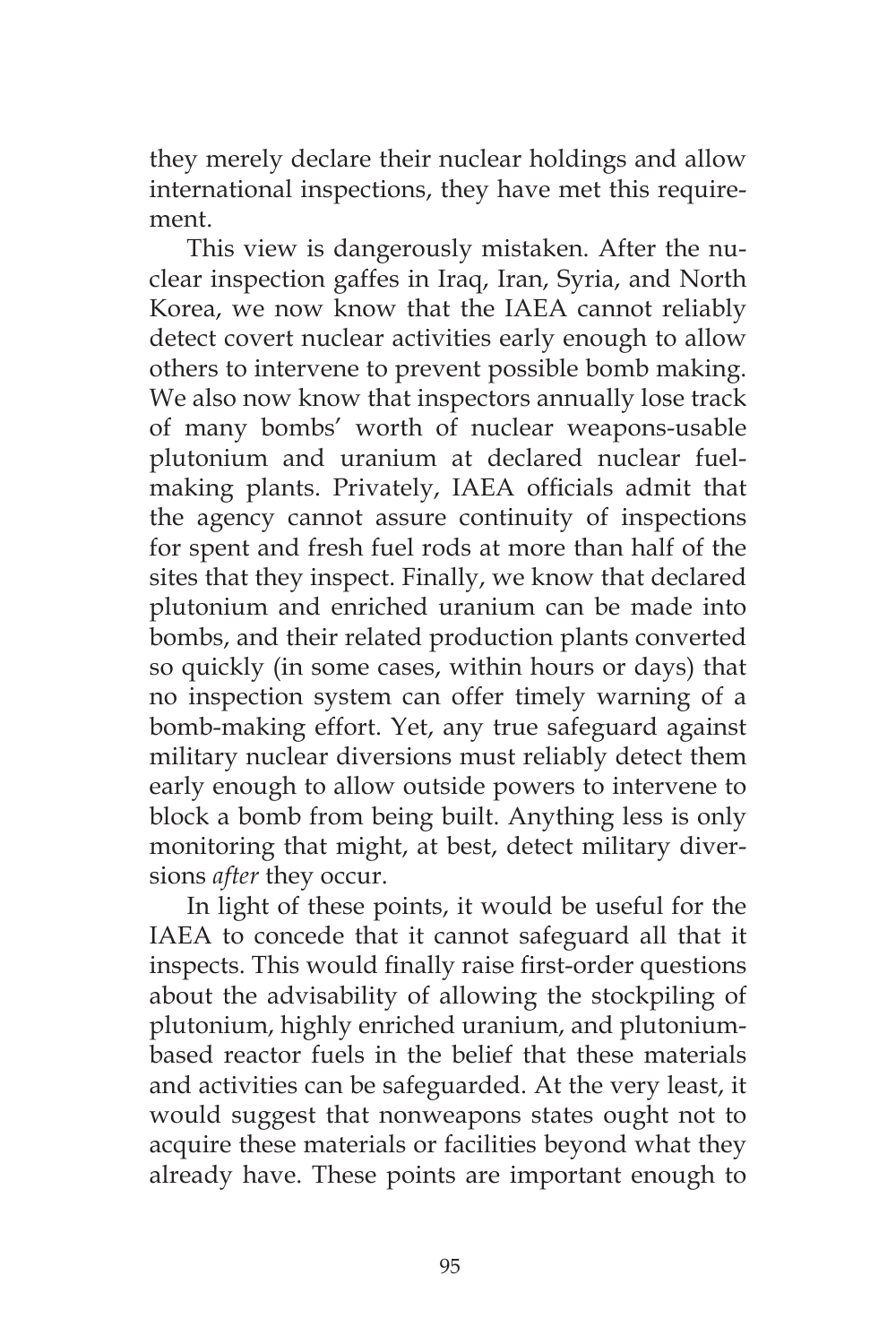raise before, during, and after the May 2010 NPT Review conference.

In this regard, the United States and other likeminded nations might independently assess whether the IAEA can meet its own inspection goals; under what circumstances (if any) these goals can be met; and, finally, whether these goals are technically sound. The U.S. House of Representatives last year approved legislation to require the executive to make such assessments routinely and to report their findings. Similar legislation has been proposed in the Senate.<sup>11</sup>

The fourth basic principle is that greater attention must be paid to comparing costs and discouraging the use of government financial incentives for commercialization projects, especially nuclear power, in order to assure safe, economically competitive forms of clean energy. Supporters of nuclear power insist that its expansion is critical to prevent global warming. Yet, they almost always downplay or ignore the nuclear weapons proliferation risks associated with this technology's further spread. It may be impossible to prevent the spread of nuclear power if it turns out to be the cheapest, quickest way to provide low or nocarbon energy, but given the security risk associated with nuclear energy, no government should pay extra to promote it.

Moreover, offering additional government financial incentives specifically geared to building more commercial nuclear plants and their associated fuelmaking facilities will only increase the difficulty of accurately comparing nuclear power with nonnuclear alternatives. Not only do such subsidies mask the true costs, they tilt the market against less subsidized alternatives. The most dangerous forms of civilian nuclear energy and nuclear fuel making in most nonweapons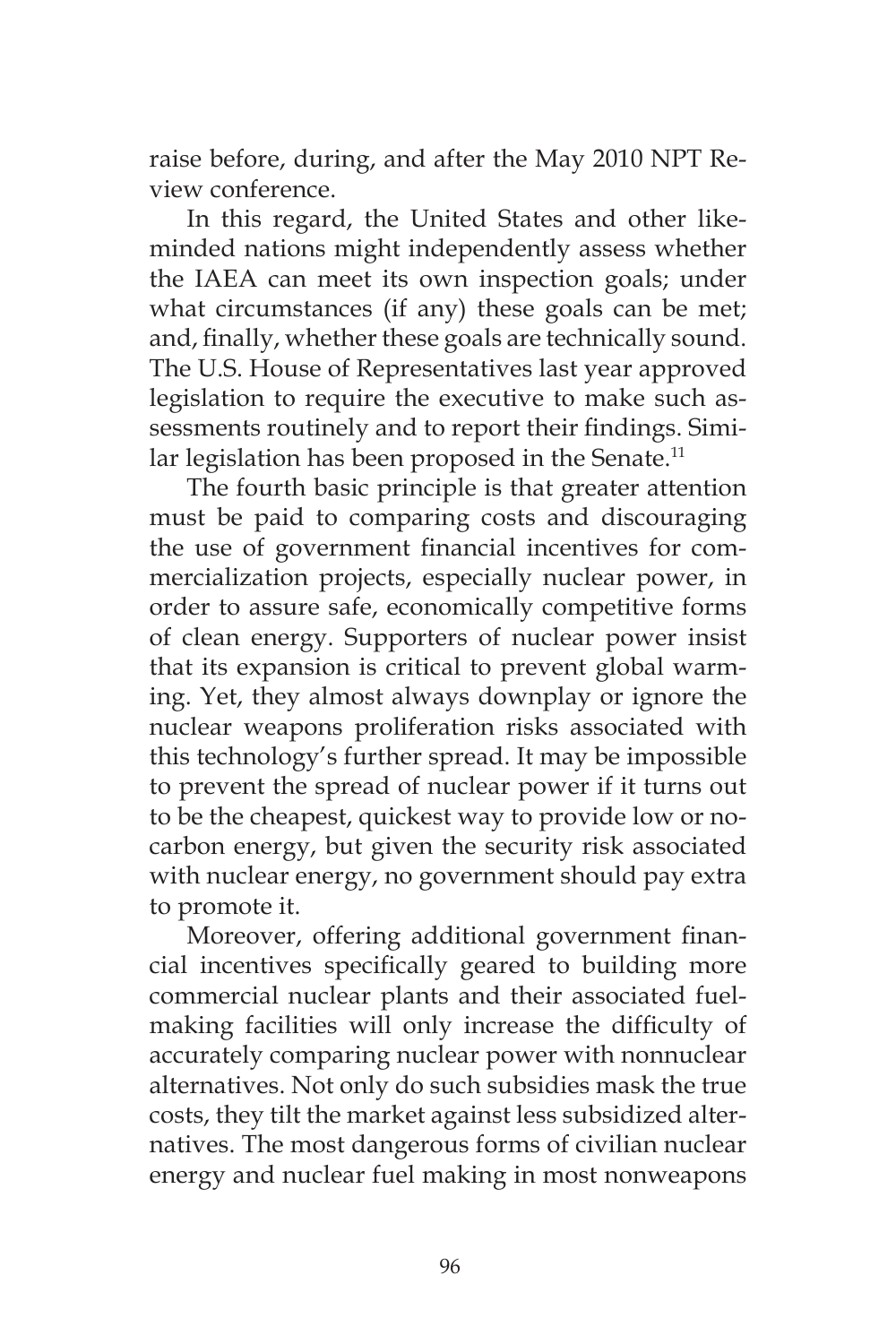states and large power reactor projects in war-torn regions like the Middle East—turn out to be poor investments as compared to much safer alternatives.<sup>12</sup>

There are several ways to mitigate such market distortions. The first would be to get as many governments as possible to open all large civilian energy projects in their countries to international competitive bidding. This procedure is already in place in a number of countries. The problem is that when states want to build large energy-producing facilities, they limit the competition to nuclear bids rather than open the competition to any energy option that could meet the applicable set of environmental and economic criteria. Limiting the competition in this way ought to be discouraged internationally.

Most advanced nations, including the United States, claim to back the principles of the Energy Charter Treaty and the Global Energy Charter for Sustainable Development. These international agreements are designed to encourage all states to open their energy sectors to international bidding to assure that all energy options are considered, and that the various subsidies and ancillary costs associated with each are identified and reflected in the price of what is being proposed. Promoting adherence to these rules is essential if the United States and other states are serious about reducing carbon emissions in the quickest, least costly manner.

Such states should thus reference and enforce the principles of the Energy Charter Treaty and the Global Energy Charter for Sustainable Development as part of the follow-on to the understandings reached at Copenhagen, Denmark. In addition, states that elect to build a nuclear plant, when less costly nonnuclear alternatives would clearly make more sense, ought to be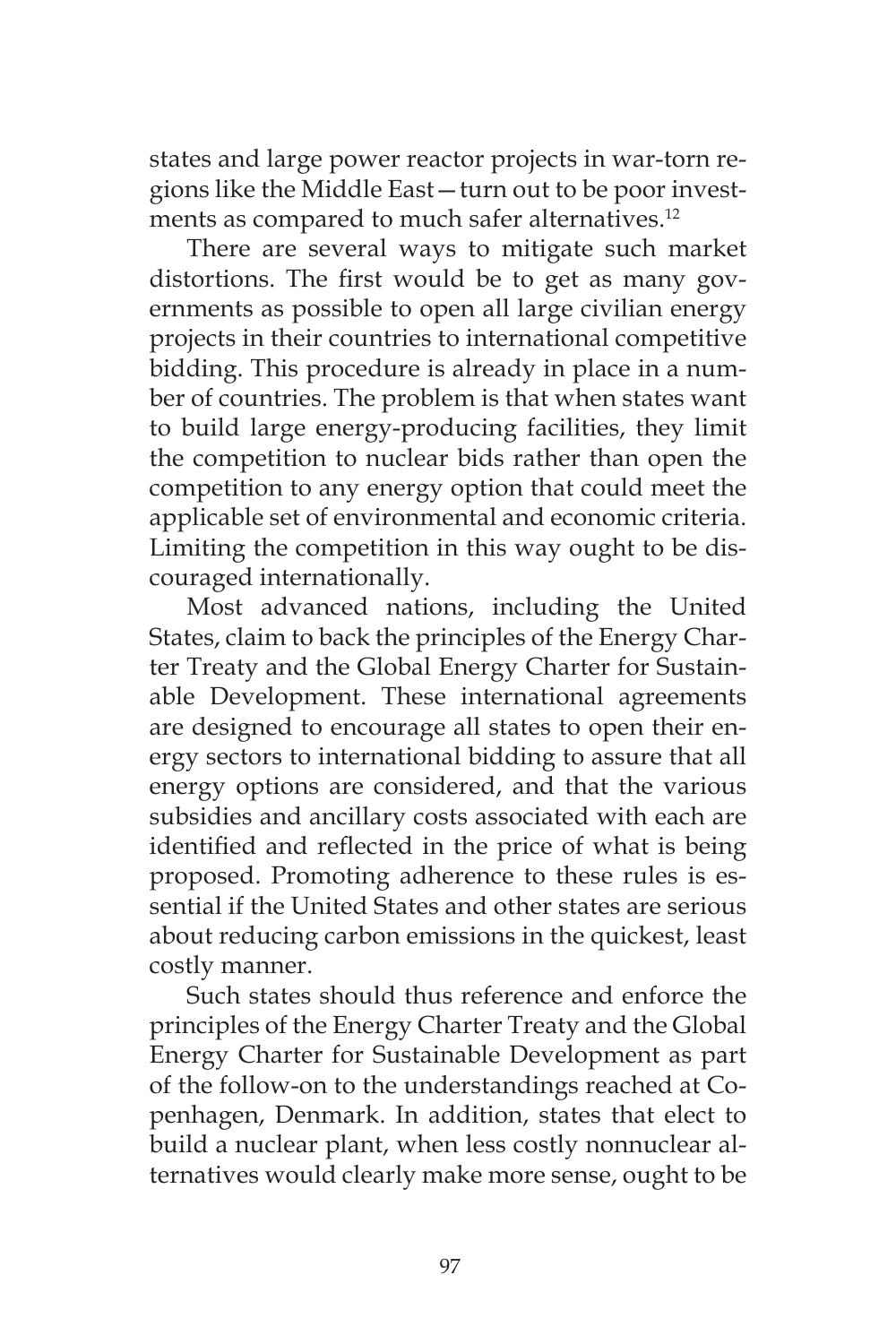flagged by an economic competitiveness monitoring body qualified to oversee large international energy project transactions. Such uneconomic nuclear picks (e.g., several proposed Middle Eastern nuclear projects) might also be referred to the IAEA for further investigation.<sup>13</sup>

As a complementary effort, the world's advanced states could work with developing countries to create non-nuclear alternatives for addressing their energy and environmental needs. In the case of the United States, this would simply entail implementing existing law. Title V of the Nuclear Nonproliferation Act of 1978 requires the Executive Branch to do analyses of key countries' energy needs and identify how these needs might be addressed with nonfossil, non-nuclear energy sources. Title V also calls on the executive branch to create an alternative energy cadre to help developing nations explore these alternative options. To date, no president has chosen to implement this law. Some members of Congress have indicated that they would like to remedy this omission by requiring Title V country energy analyses (and independent assessments of these analyses) to be performed as a precondition for U.S. approval of any additional U.S. nuclear cooperative agreements.<sup>14</sup> As with most of the other suggestions already made, the United States can act on this idea without waiting for the full development of any international consensus.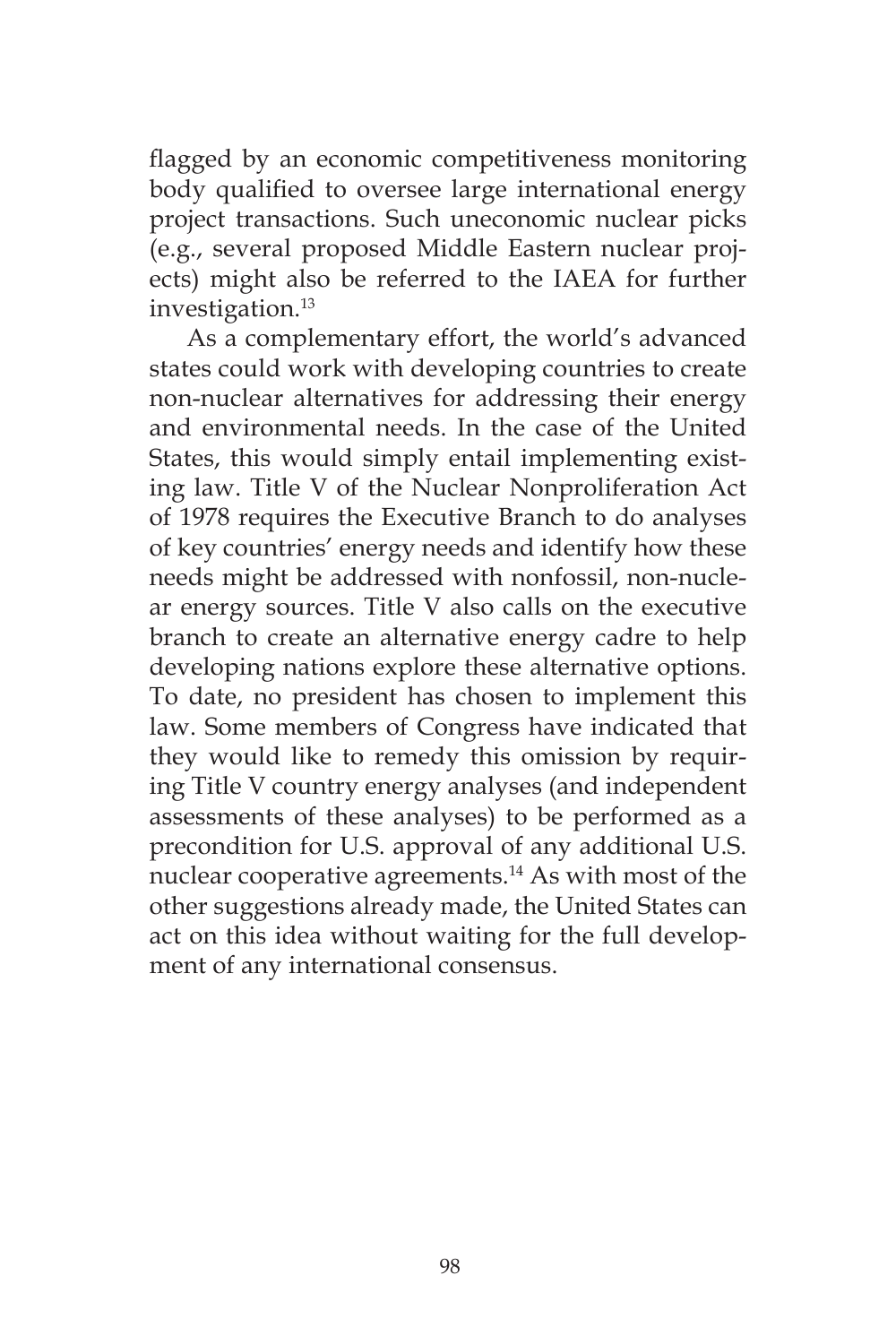### **ENDNOTES - CHAPTER 5**

1. International Panel on Fissile Materials, "Global Fissile Materials Report 2008," October 2008, available from *www.ipfmlibrary.org/gfmr08.pdf*; and Andrei Chang, "China's Nuclear Warhead Stockpile Rising," *UPIAsia.com*, April 5, 2008, available from *www.upiasia.com/Security/2008/04/05/chinas\_nuclear\_warhead\_ stockpile\_rising/7074*.

2. See, e.g., Henry S. Rowen, "This 'Nuclear-Free' Plan Would Effect the Opposite," *The Wall Street Journal,* January 17, 2008. For additional technical background, see David Kay, "Denial and Deception Practices of WMD Proliferators: Iraq and Beyond," Brad Roberts, ed., *Weapons Proliferation in the 1990s*, Cambridge, MA: MIT Press, 1995; Victor Gilinsky, *et al*., *A Fresh Examination of the Proliferation Dangers of Light Water Reactors*, Washington, DC: NPEC, 2004, available from *www.npec-web.org/Essays/20041022- GilinskyEtAl-lwr.pdf*; and Andrew Leask, Russell Leslie, and John Carlson, *Safeguards As Design Criteria—Guidance for Regulators*, Canberra: Australian Safeguards and Non-proliferation Office, September 2004, available from *www.asno.dfat.gov.au/publications/ safeguards\_design\_criteria.pdf*.

3. Data for this chart was drawn from the Natural Resources Defense Council, "Russian Nuclear Forces 2007," *Bulletin of the Atomic Scientists*, March-April 2007, available from *thebulletin. metapress.com/content/d41x498467712117/fulltext.pdf*; and Robert S. Norris and Hans M. Kristensen, "U.S. Nuclear Forces, 2008," *Bulletin of the Atomic Scientists*, March-April 2008, available from *thebulletin.metapress.com/content/pr53n270241156n6/fulltext.pdf.*

4. Source: Frank Von Hippel *et al*., International Panel on Fissile Material, *Global Fissile Material Report, 2009,* pp. 11, 16, available from *www.fissilematerials.org/ipfm/site\_down/gfmr09.pdf*.

*5. Ibid.*

6. Graphs developed for NPEC by Sharon Squassoni, available from *www.npec-web-org/Frameset.asp?PageType=Projects*.

7. *Ibid.*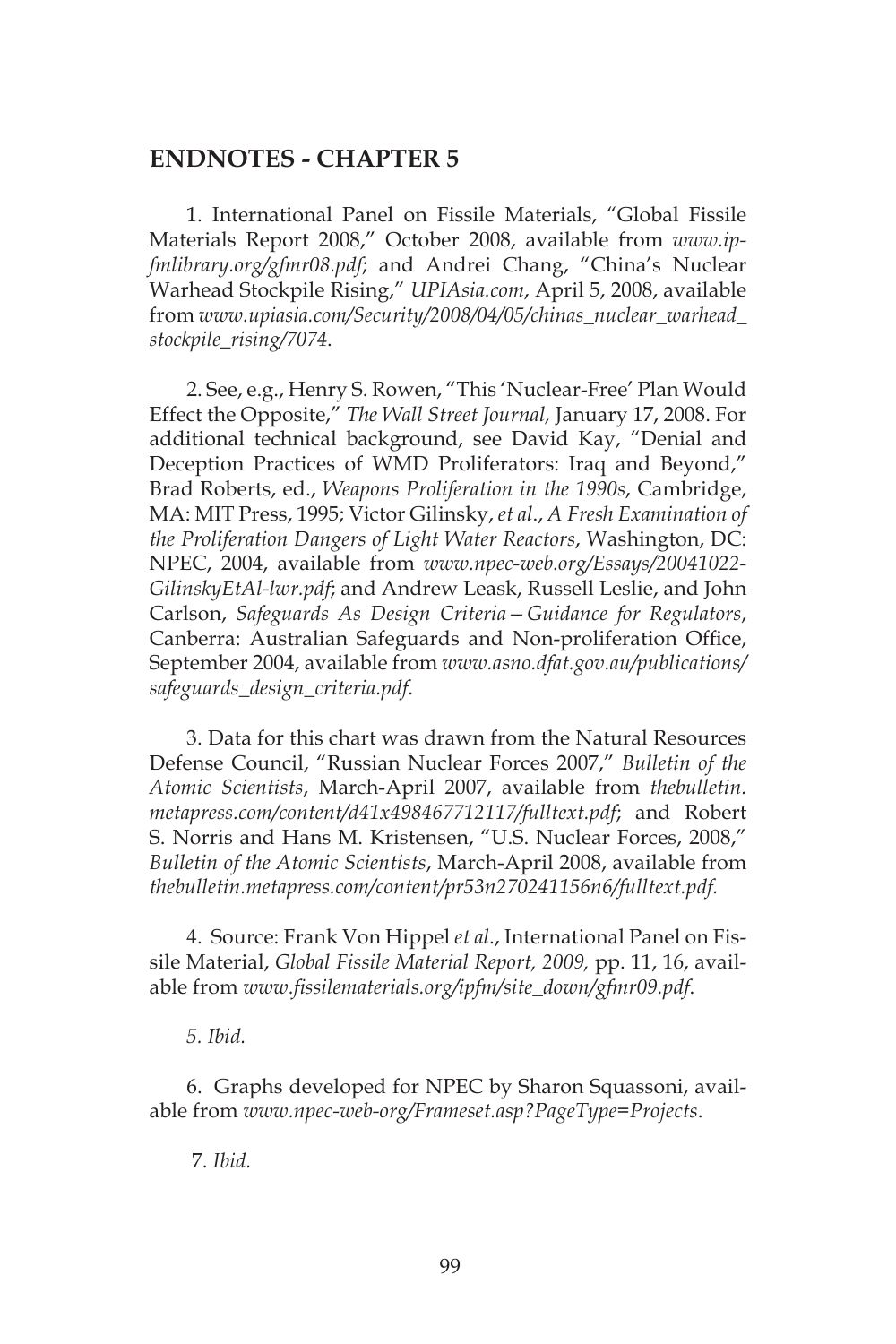8. See, e.g., Robert Einhorn, "Controlling Fissile Materials and Ending Nuclear Testing," Presentation before the International Conference on Nuclear Disarmament, Oslo, Norway, February 26-27, 2008, available from *www.ctbto.org/fileadmin/user\_upload/pdf/External\_Reports/paper-einhorn.pdf.*

9. See the Henry J. Hyde, United States-India Peaceful Atomic Energy Cooperation Act of 2006, "Implementation and Compliance Report," available from *frwebgate.access.gpo.gov/cgi bin/ getdoc.cgi?dbname=109\_cong\_bills&docid=f:h5682enr.txt.pdf.*

10. On these points, see Peter Lavoy, "Islamabad's Nuclear Posture: Its Premises and Implementation," Henry Sokolski, ed., *Pakistan's Nuclear Future: Worries beyond War*, Carlisle, PA: Strategic Studies Institute, U.S. Army War College, 2008, pp. 129-166; and General Feroz Khan, "Reducing the Risk of Nuclear War in South Asia," September 15, 2008, available from *www.npec-web. org/Essays/20090813-khan%20final.pdf.*

11. See Section 416 of the House State Authorization Act of 2010 and 2011, "Implementation of Recommendations of Commission on the Prevention of WMD Proliferation and Terrorism," available from *www.govtrack.us/congress/billtext. xpd?bill=h111-2410.*

12. See, e.g., Peter Tynan and John Stephenson, "Nuclear Power in Saudi Arabia, Egypt, and Turkey—How Cost Effective?" February 9, 2009, available from *www.npec-web.org/ Frameset.asp?PageType=Single&PDFFile=Dalberg-Middle%20 East-carbon&PDFFolder=Essays;* Frank von Hippel, "Why Reprocessing Persists in Some Countries and Not in Others: The Costs and Benefits of Reprocessing," April 9, 2009, available from *www. npec-web.org/Frameset.asp?PageType=Single&PDFFile=vonhipp el%20%20TheCostsandBenefits&PDFFolder=Essays;* Doug Koplow, "Nuclear Power as Taxpayer Patronage: A Case Study of Subsidies to Calvert Cliffs Unit 3," available from *www.npec-web.org/ Frameset.asp?PageType=Single&PDFFile=Koplow%20-%20Calvert Cliffs3&PDFFolder=Essays.*

13. For more on these points, see Henry Sokolski, "Market Fortified Non-proliferation," *Breaking the Nuclear Impasse,* New York: The Century Foundation, 2007, pp. 81-143, available from